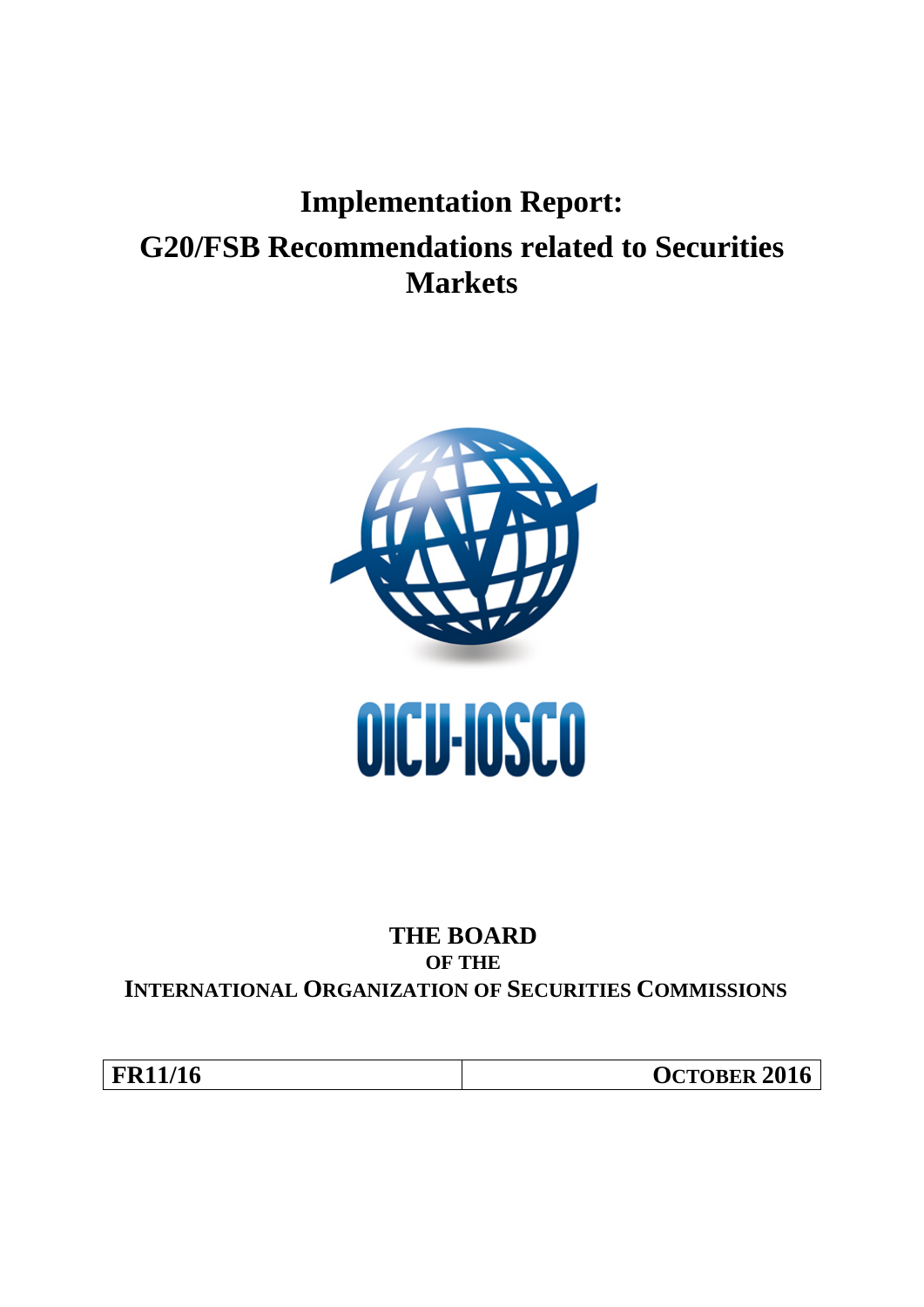Copies of publications are available from: The International Organization of Securities Commissions website [www.iosco.org](http://www.iosco.org/)

© *International Organization of Securities Commissions 2016. All rights reserved. Brief excerpts may be reproduced or translated provided the source is stated.*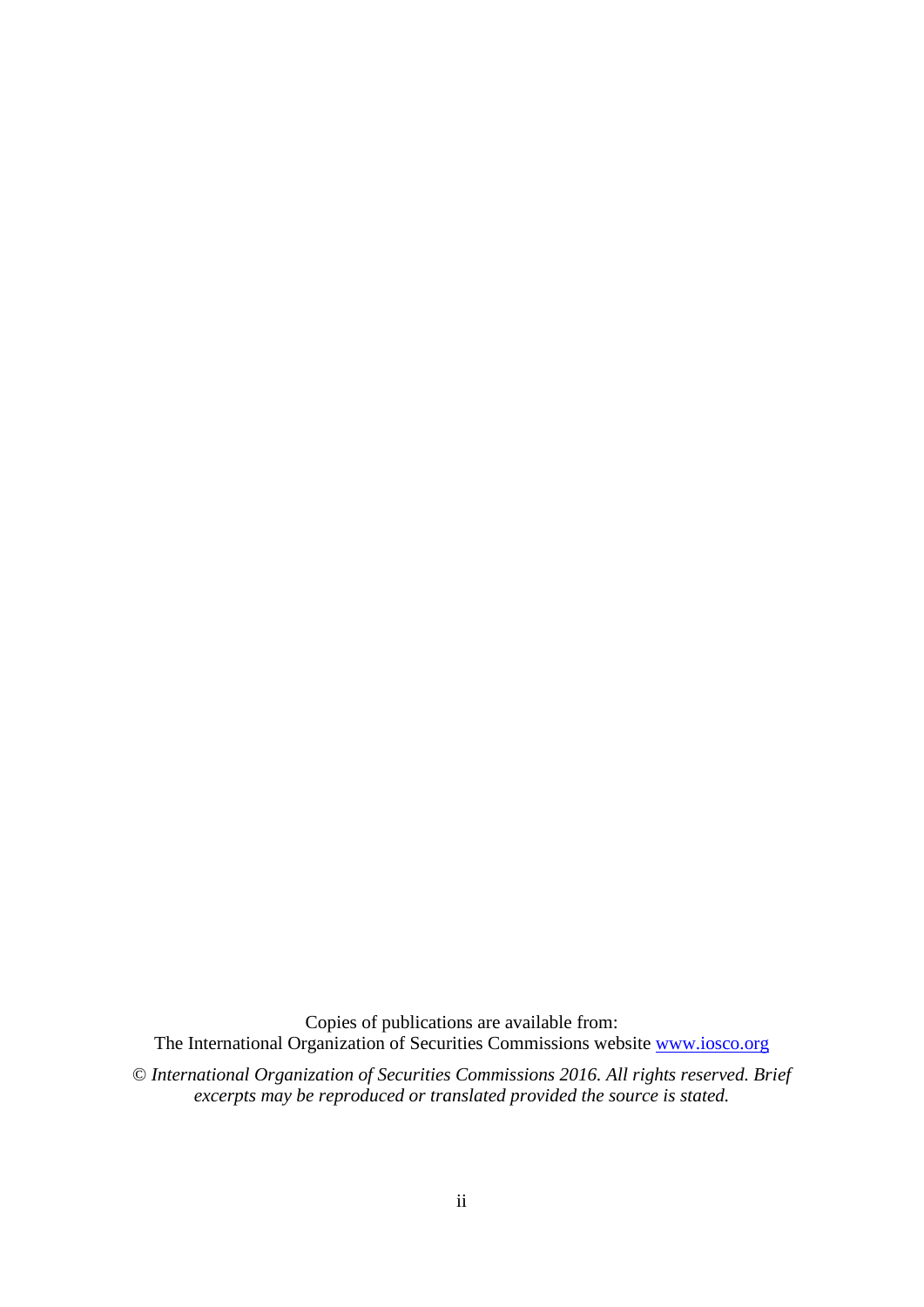# **Contents**

| I.             |     |                                                                  |  |
|----------------|-----|------------------------------------------------------------------|--|
| П.             |     |                                                                  |  |
| III.           |     | DISCUSSION OF IMPLEMENTATION PROGRESS IN REFORM AREAS3           |  |
| $\mathbf{A}$ . |     |                                                                  |  |
|                | (1) |                                                                  |  |
|                | (2) |                                                                  |  |
|                | (3) |                                                                  |  |
| B.             |     |                                                                  |  |
|                | (1) |                                                                  |  |
|                | (2) |                                                                  |  |
|                | (3) |                                                                  |  |
| $\mathbf{C}$ . |     |                                                                  |  |
|                | (1) |                                                                  |  |
|                | (2) |                                                                  |  |
|                | (3) |                                                                  |  |
| D.             |     | SAFEGUARDING THE INTEGRITY AND EFFICIENCY OF FINANCIAL MARKETS16 |  |
|                | (1) |                                                                  |  |
|                | (2) |                                                                  |  |
|                | (3) |                                                                  |  |
| Е.             |     |                                                                  |  |
|                | (1) |                                                                  |  |
|                | (2) |                                                                  |  |
|                | (3) |                                                                  |  |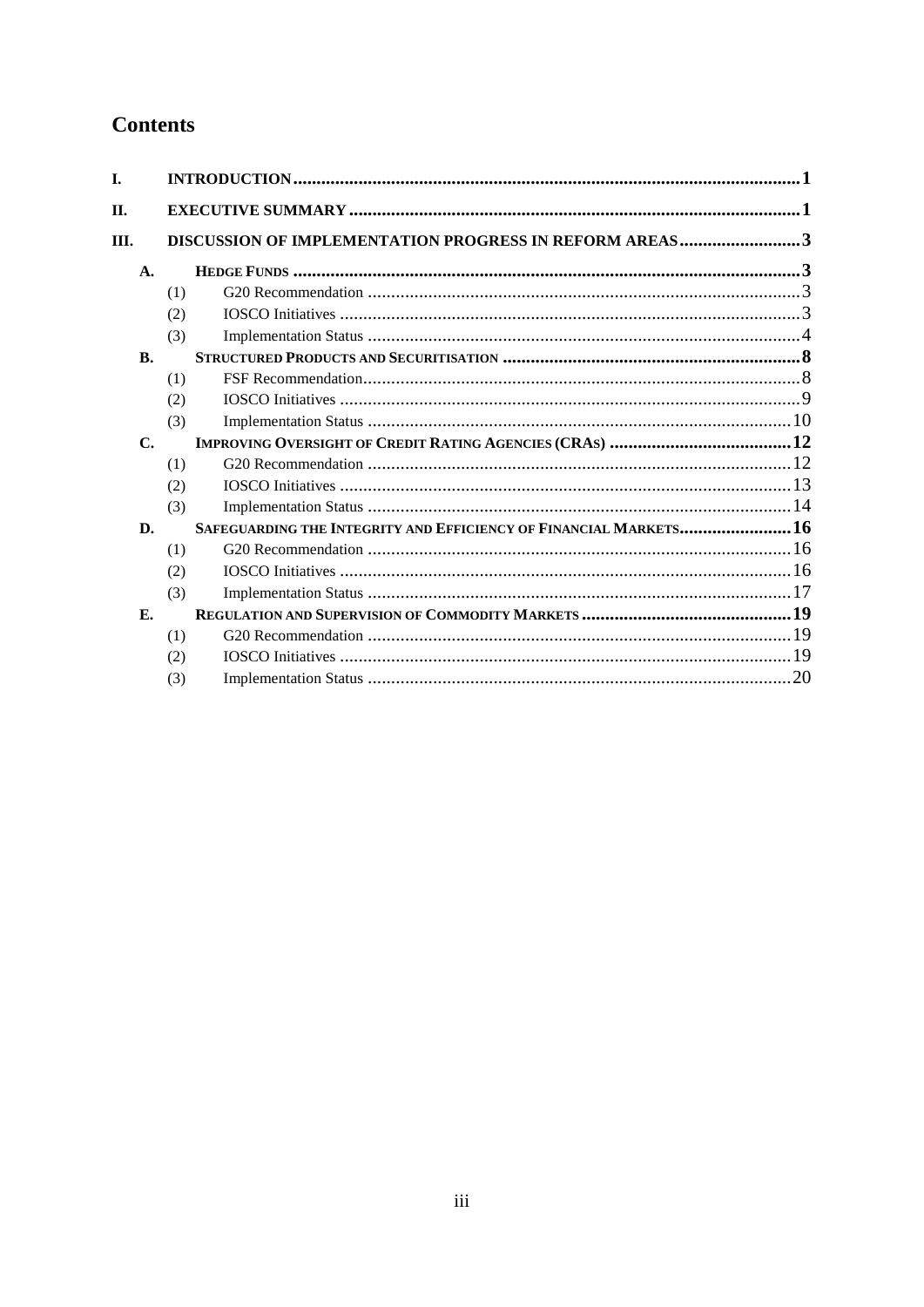## <span id="page-3-0"></span>**I. Introduction**

<span id="page-3-1"></span>Since 2010, the Financial Stability Board's (**FSB's**) Implementation Monitoring Network (**IMN**) has conducted an annual survey of FSB jurisdictions, asking them to self-report the status of implementation of G20/FSB post-crisis recommendations that are in areas not designated as priority under the FSB *Coordination Framework for Implementation Monitoring* (**CFIM**). Each year, the IMN has published these survey responses at the time of G20 Summits, with the main findings and issues incorporated in G20 reporting.<sup>[1](#page-3-2)</sup>

A number of these recommendations relate to securities markets. As the global standard setting body for securities regulation, IOSCO has worked with the FSB on previous IMN surveys. For the 2016 survey, IOSCO coordinated with the FSB to undertake the analysis for recommendations that relate to securities markets, and followed up with IOSCO members in FSB jurisdictions given that they have jurisdiction in most of these areas. IOSCO analysed the responses in relation to securities-related recommendations in the following five reform areas:

• Hedge funds;

<u>.</u>

- Structured products and securitisation;
- Oversight of credit rating agencies (**CRAs**);
- Measures to safeguard the efficiency and integrity of markets; and
- Supervision and regulation of commodity derivative markets.

A high-level summary of jurisdictions' implementation status in other (non-priority) areas was published by the FSB following the G[2](#page-3-3)0 Leaders' Summit in September.<sup>2</sup>

This report provides additional insights and analysis of the status of implementation of reforms in each of the above areas based on self-reporting by national authorities in FSB jurisdictions. The responses of these authorities were scrutinised by a review team drawn from members of the IOSCO Assessment Committee, comprising staff from the Australian Securities & Investments Commission (**ASIC**) and the IOSCO Secretariat, which followed up bilaterally with IOSCO members in FSB jurisdictions to clarify responses and request additional information.

While an effort has been made to ensure completeness and uniformity in reporting, neither the IMN nor IOSCO have undertaken an evaluation of responses to independently verify the status or assess the effectiveness of implementation. A number of these areas are complex and summaries of their implementation status should be treated with caution. Given this, the survey responses do not allow straightforward comparisons between jurisdictions. The status of implementation depicted and the conclusions drawn reflect these limitations.

<span id="page-3-2"></span><sup>&</sup>lt;sup>1</sup> See [http://www.fsb.org/what-we-do/implementation-monitoring/other-areas/.](http://www.fsb.org/what-we-do/implementation-monitoring/other-areas/)

<span id="page-3-3"></span><sup>2</sup> See *Implementation and Effects of the G20 Financial Regulatory Reforms*, available at [http://www.fsb.org/2016/08/implementation-and-effects-of-the-g20-financial-regulatory-reforms-2/.](http://www.fsb.org/2016/08/implementation-and-effects-of-the-g20-financial-regulatory-reforms-2/)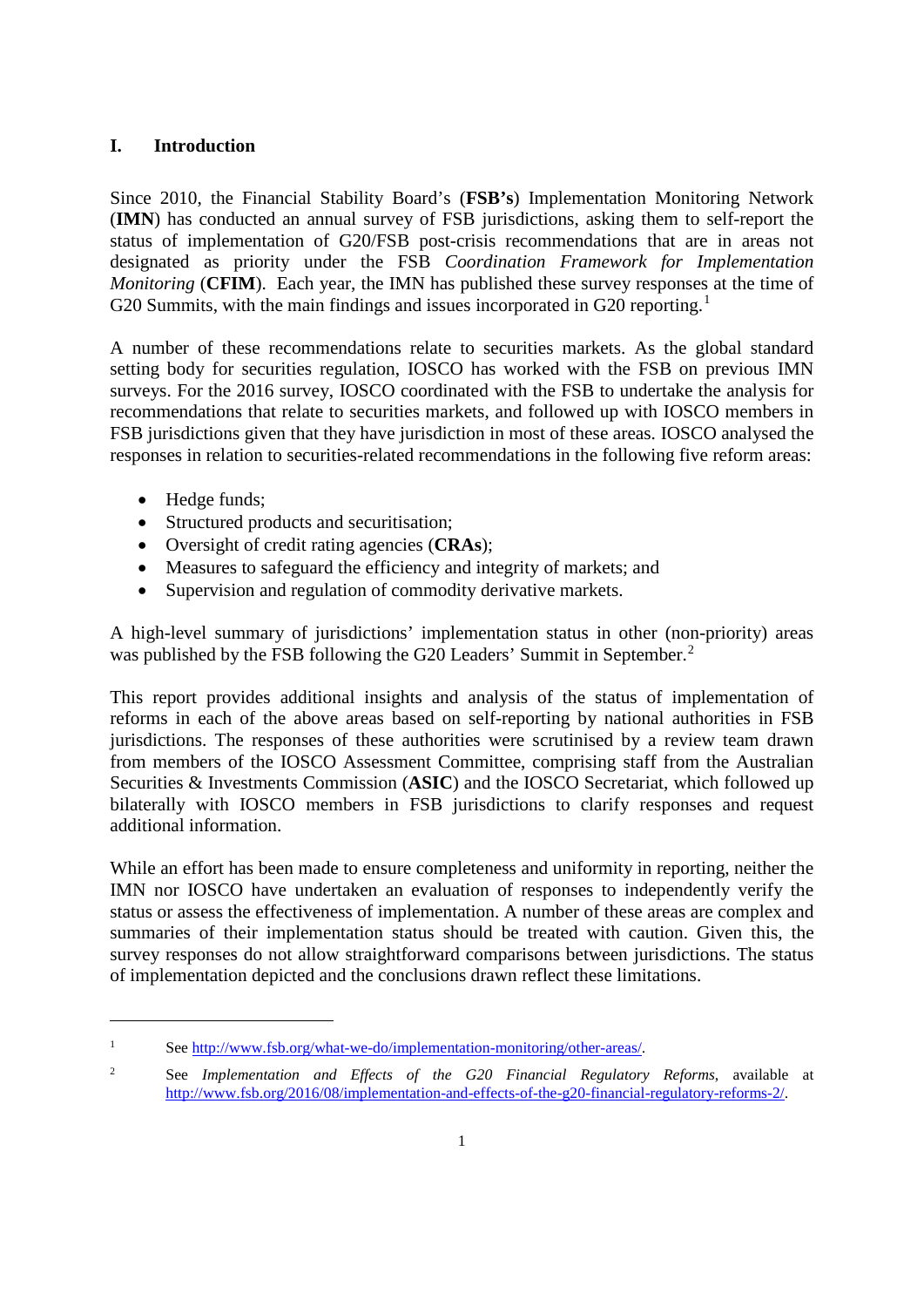FSB and IOSCO will continue to work together to improve the IMN survey. IOSCO's analysis is designed to help provide further clarity on the recommendations and what is expected of IOSCO members. Given the focus of the post-crisis recommendations on strengthening financial stability, this exercise is consistent with IOSCO's core objective of reducing systemic risk, in addition to the other two core objectives of investor protection and ensuring fair, efficient and transparent markets.

## **II. Executive Summary**

<u>.</u>

Most responding jurisdictions have taken steps to implement the G20/FSB recommendations and IOSCO guidance in each reform area.<sup>[3](#page-4-0)</sup> Implementation is most advanced in relation to hedge funds, structured products and securitisation, and the oversight of CRAs, with most jurisdictions having implemented reforms by 2014.

On **hedge funds**, all responding jurisdictions which permit or have hedge funds reported implementation of the G20 and IOSCO recommendations relating to registration, disclosure and oversight of hedge funds, with almost all reporting implementation of recommendations in relation to international information and enhancing counterparty risk management.

On **structured products and securitisation**, most responding jurisdictions report the introduction of measures to strengthen supervisory requirements or best practices for investment in structured products and to enhance disclosure of securitised products as recommended by the Financial Stability Forum (now the FSB) in 2008 and IOSCO in a number of reports from 2009 onwards.

On **CRAs**, all responding jurisdictions have implemented G20/FSB recommendations to require registration and provide appropriate oversight of FSB jurisdictions in line with IOSCO's *Code of Conduct Fundamentals for Credit Ratings Agencies*. [4](#page-4-1)

Implementation of G20/FSB recommendations in other areas is still progressing. A number of responding jurisdictions are progressing implementation of measures to **safeguard the integrity and efficiency of financial markets** and, where relevant, in relation to the **regulation of commodity derivatives markets**.

<span id="page-4-0"></span><sup>3</sup> See FSB Report *Implementation of G20/FSB financial reforms in other (non-priority) areas* (2016) available at [http://www.fsb.org/wp-content/uploads/2016-IMN-summary-of-implementation](http://www.fsb.org/wp-content/uploads/2016-IMN-summary-of-implementation-progress.pdf)[progress.pdf.](http://www.fsb.org/wp-content/uploads/2016-IMN-summary-of-implementation-progress.pdf)

<span id="page-4-1"></span><sup>4</sup> First published in December 2004 (Revised May 2008, revised March 2015), available at [http://www.iosco.org/library/pubdocs/pdf/IOSCOPD482.pdf.](http://www.iosco.org/library/pubdocs/pdf/IOSCOPD482.pdf)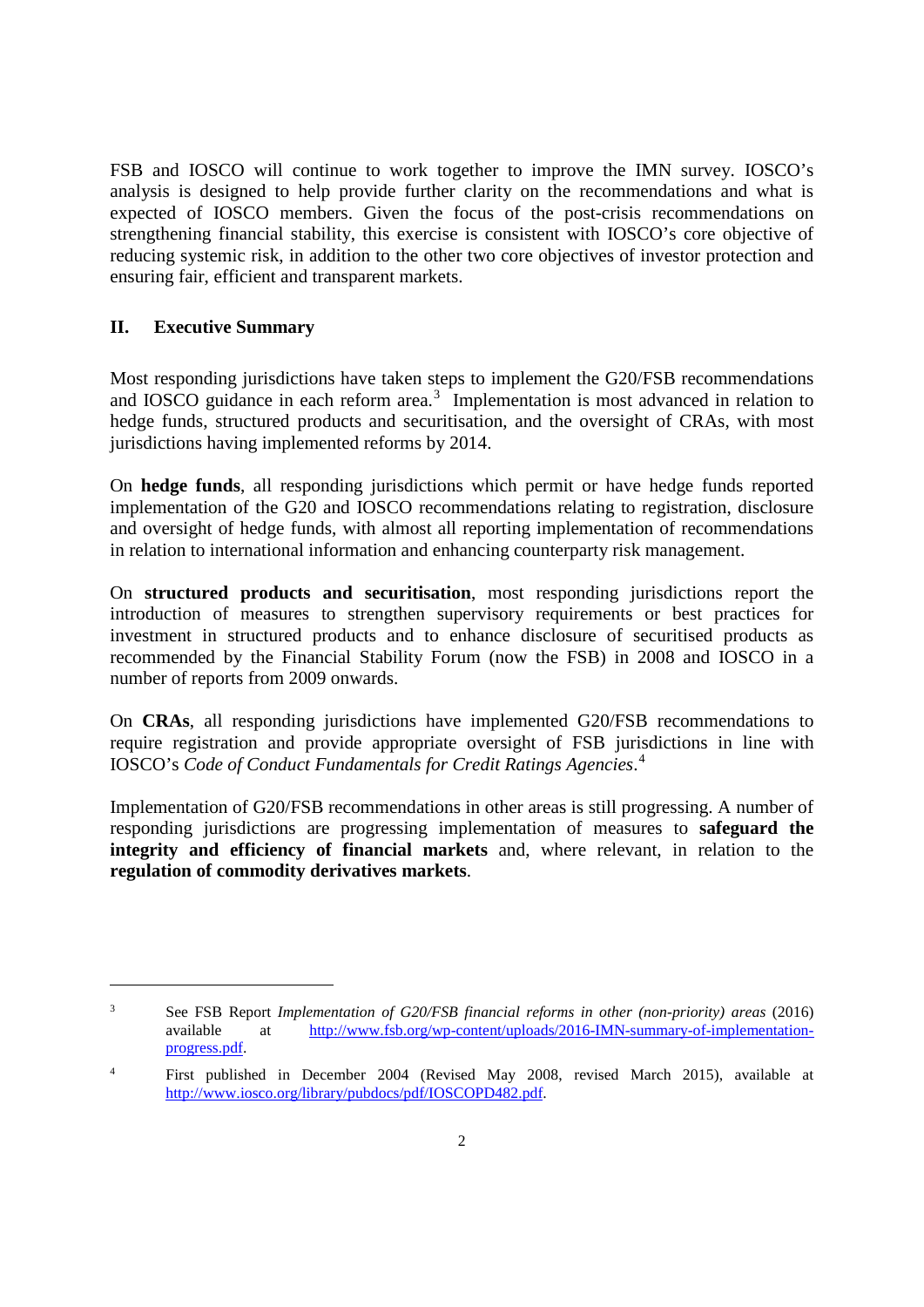#### <span id="page-5-0"></span>**III. Discussion of Implementation Progress in Reform Areas**

# <span id="page-5-1"></span>**A. Hedge Funds**

## <span id="page-5-2"></span>**(1) G20 Recommendation**

In their London 2009 *Declaration on Strengthening the Financial System*, the G20 Leaders recommended to expand the scope of regulation and oversight to cover hedge funds as follows:

'Hedge funds or their managers will be *registered and will be required to disclose appropriate information on an ongoing basis to supervisors or regulators*, including on their leverage, necessary for assessment of the systemic risks that they pose individually or collectively. Where appropriate, registration should be subject to a minimum size. They will be subject to oversight to ensure that they have adequate risk management. We ask the FSB to *develop mechanisms for cooperation and information sharing* between relevant authorities in order to ensure that effective oversight is maintained where a fund is located in a different jurisdiction from the manager. We will, cooperating through the FSB, develop measures that implement these principles by the end of 2009.

…

<u>.</u>

Supervisors should require that *institutions which have hedge funds as their counterparties have effective risk management*. This should include mechanisms to monitor the funds' leverage and set limits for single counterparty exposures.' [5](#page-5-4)

In Seoul in 2010, the G20 Leaders 'recommitted to work in an internationally consistent and non-discriminatory manner to strengthen regulation and supervision on hedge funds.'[6](#page-5-5)

#### <span id="page-5-3"></span>**(2) IOSCO Initiatives**

IOSCO issued its report on *Hedge Funds Oversight*[7](#page-5-6) in June 2009 (**2009 Report**), setting out six high-level principles on the oversight of hedge funds (covering registration of hedge funds and/or hedge fund managers, ongoing regulatory requirements, risk management systems for those funding hedge funds, disclosure and cooperation between regulators).

<span id="page-5-4"></span><sup>5</sup> Available at [https://www.treasury.gov/resource-center/international/g7-g20/Documents/London%20April](https://www.treasury.gov/resource-center/international/g7-g20/Documents/London%20April%202009%20Fin_Deps_Fin_Reg_Annex_020409_-_1615_final.pdf) [%202009%20Fin\\_Deps\\_Fin\\_Reg\\_Annex\\_020409\\_-\\_1615\\_final.pdf.](https://www.treasury.gov/resource-center/international/g7-g20/Documents/London%20April%202009%20Fin_Deps_Fin_Reg_Annex_020409_-_1615_final.pdf)

<span id="page-5-5"></span><sup>6</sup> The Seoul Summit document *Framework for Strong, Sustainable and Balanced Growth* is available at [http://www.g20.utoronto.ca/2010/g20seoul-doc.pdf.](http://www.g20.utoronto.ca/2010/g20seoul-doc.pdf)

<span id="page-5-6"></span><sup>7</sup> Available at [https://www.iosco.org/library/pubdocs/pdf/IOSCOPD293.pdf.](https://www.iosco.org/library/pubdocs/pdf/IOSCOPD293.pdf)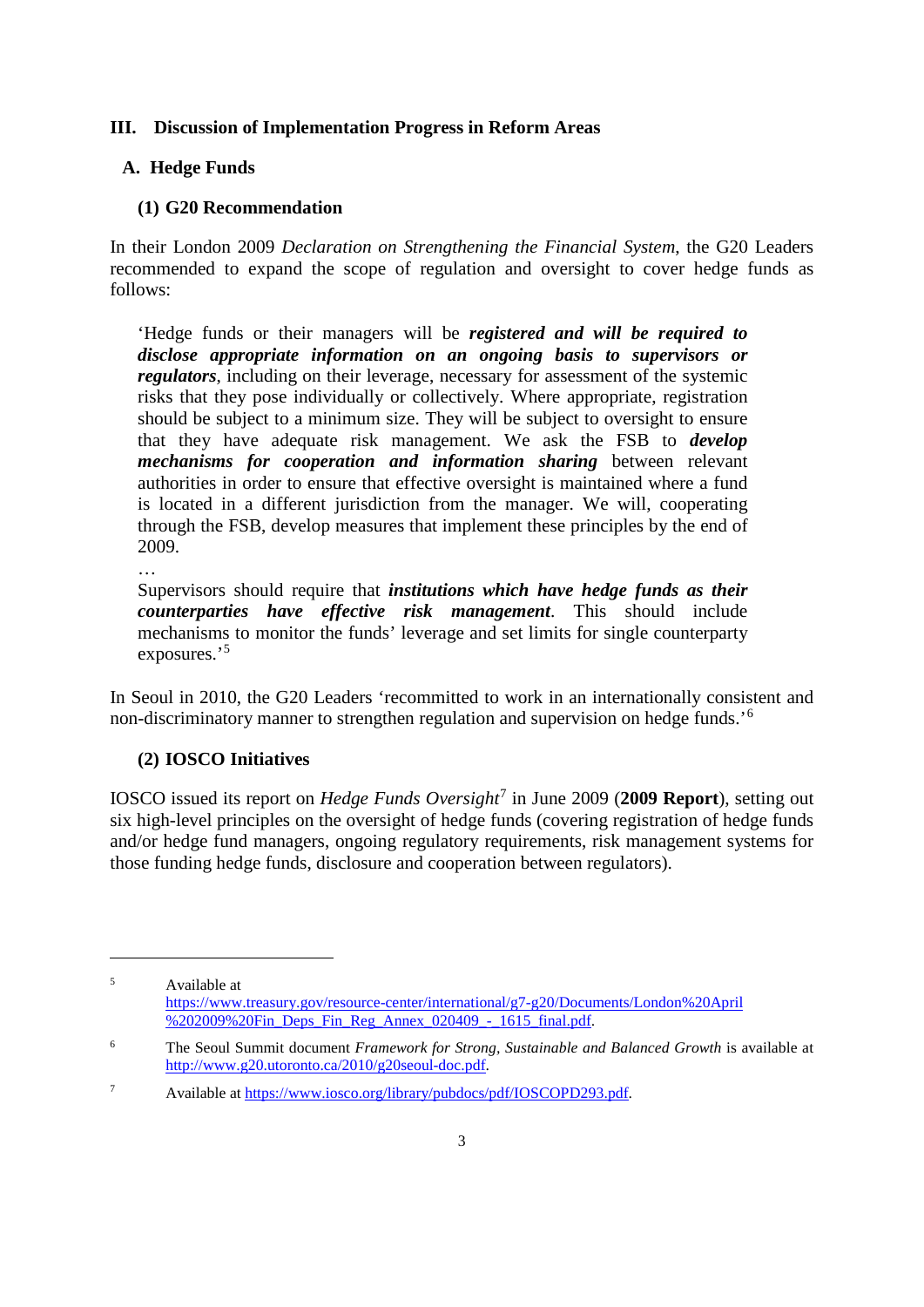In June 2010, IOSCO included Principle 28 in its *Objectives and Principles of Securities Regulation*, [8](#page-6-1) which required regulation to 'ensure that hedge funds and or hedge fund managers/advisers are subject to appropriate oversight'.

In September 2011, revisions to the *Methodology supporting the Objectives and Principles of Securities Regulation* (**Methodology**) [9](#page-6-2) incorporated the six principles in the 2009 Report when setting out how implementation of Principle 28 should be assessed.

In addition, IOSCO regularly collects information from members as part of a survey on the global collection of systemic risk information on hedge funds. The latest survey was published in December 2015.[10](#page-6-3)

#### <span id="page-6-0"></span>**(3) Implementation Status**

## *(a) Registration, appropriate disclosures and oversight of hedge funds*

The G20 recommendation called on jurisdictions to take steps to register and oversee hedge funds, and to require appropriate disclosure. IOSCO's guidance in the 2009 Report and the Methodology addressed mandatory registration requirements, disclosure and other aspects of oversight. In reporting on implementation of this recommendation, jurisdictions were asked to take note of Principle 28 of IOSCO's *Objectives and Principles of Securities Regulation* and Recommendations 1 and 2 of IOSCO's 2009 Report.

#### *Overall implementation status*

-

Following implementation measures completed in South Africa in 2015, all responding jurisdictions which permit and have hedge funds report having in place an oversight framework that includes registration of hedge funds or their managers and enhanced disclosure of information to investors and regulators on an ongoing basis.

Hedge funds are not permitted in Argentina and there are currently no hedge funds managed or operated locally in Indonesia. In Mexico $11$  and Saudi Arabia, the general regulatory

<span id="page-6-1"></span><sup>8</sup> Available at [https://www.iosco.org/library/pubdocs/pdf/IOSCOPD323.pdf.](https://www.iosco.org/library/pubdocs/pdf/IOSCOPD323.pdf)

<span id="page-6-2"></span><sup>9</sup> Available at [http://www.iosco.org/library/pubdocs/pdf/IOSCOPD359.pdf.](http://www.iosco.org/library/pubdocs/pdf/IOSCOPD359.pdf)

<span id="page-6-3"></span><sup>&</sup>lt;sup>10</sup> See [https://www.iosco.org/library/pubdocs/pdf/IOSCOPD515.pdf.](https://www.iosco.org/library/pubdocs/pdf/IOSCOPD515.pdf) The cut-off date of the survey was 30 September 2014, and the participating jurisdictions were Australia, France, Germany, Hong Kong, Italy, Japan, Singapore, the UK, and the US (SEC). India also provided input on regulatory developments affecting hedge funds.

<span id="page-6-4"></span><sup>&</sup>lt;sup>11</sup> The Mexican regulatory framework applicable to mutual funds does not specify the definition, nor the requirements (including registration) for the management or operation of a hedge fund. Whether these types of entities are structured as trusts or other types of special purpose vehicle, they are allowed to provide services only to institutional or sophisticated investors, as defined by the Securities Market Law. The National Banking and Securities Commission (CNBV) has not accepted either the registry of a publicly offered mutual fund, on the assumption that the entity would act as a hedge fund, or the opportunity for retail investors to invest in them.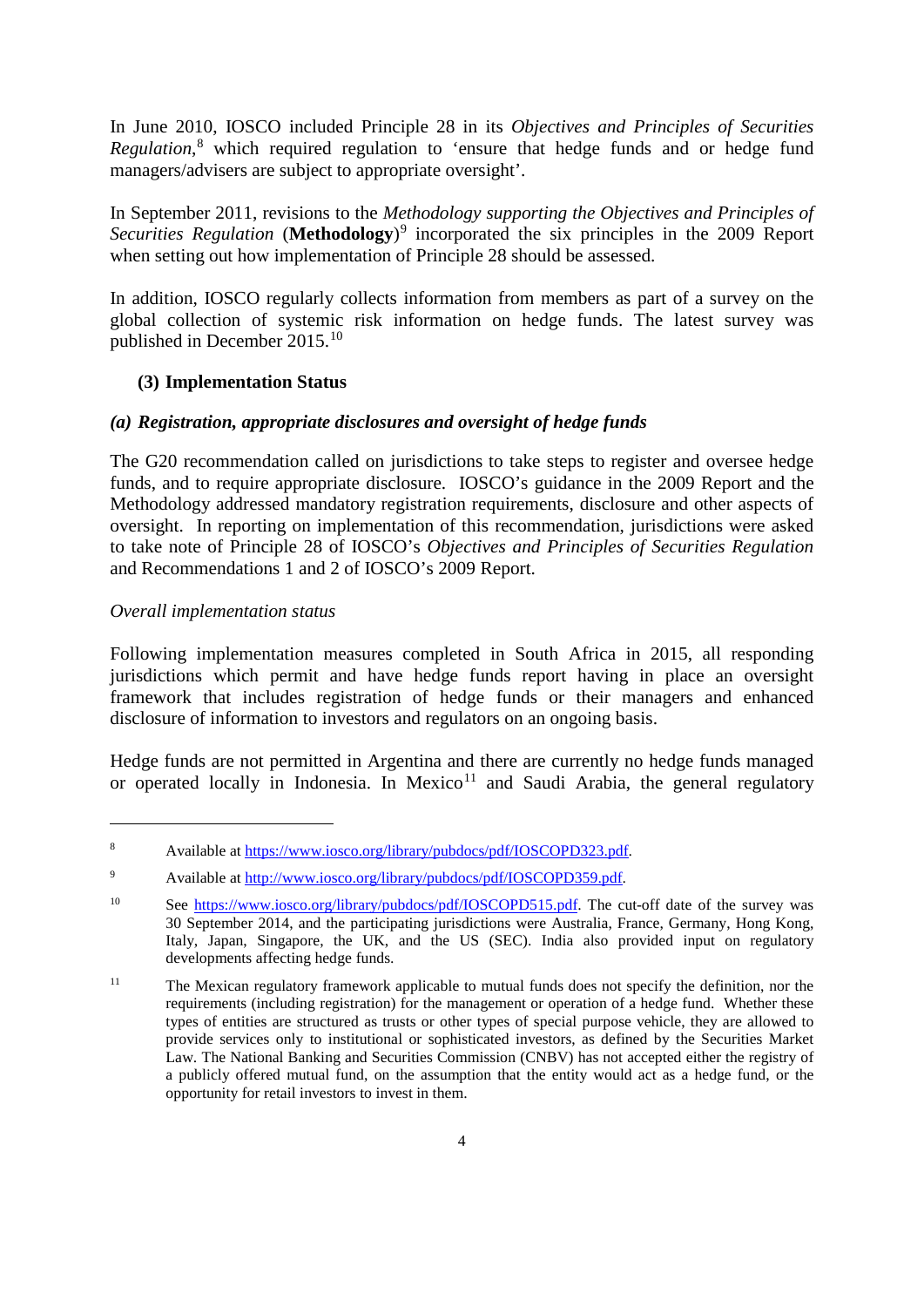framework is applicable to hedge funds but both report they do not have any hedge funds registered or established in their jurisdiction.

Jurisdictions report that they implemented this recommendation through primary or secondary legislation (44%), regulation and supervisory guidelines (38%) and other measures such as supervisory action (18%).

While G20 Leaders recommended end 2009 for implementation measures to be developed in respect of hedge funds, considerable progress by jurisdictions to give effect to these measures had been made by the end of 2013.

1



This reflected the adoption of the Alternative Investment Fund Managers Directive (**AIFMD**) regulations by European Union (**EU**) Member States, which moved this recommendation from being reported as lagging in 2013 to being advanced in 2014.

#### *(b) Establishment of international information sharing framework*

The G20 recommendation called for mechanisms for cooperation and information sharing in order to ensure effective oversight when a hedge fund is located in a different jurisdiction from the manager. In reporting on implementation of this recommendation, jurisdictions were asked to take note of Principle 28 of IOSCO's *Objectives and Principles of Securities Regulation* and Recommendation 6 of IOSCO's 2009 Report. Bilateral supervisory cooperation should also be guided by IOSCO's *Principles Regarding Cross-border Supervisory Cooperation* (May 2010). [12](#page-7-0)

The sixth high-level principle in the IOSCO 2009 Report recommended that regulators cooperate and share information in order to facilitate efficient and effective oversight of globally active hedge fund managers and advisers that pose systemic risks. The Methodology for assessing implementation of Principle 28 addressed the recommendation by requiring regulators to have the power to exchange information with other domestic and international regulators on a timely basis.

<span id="page-7-0"></span><sup>\*</sup> Charts do not include jurisdictions who reported implementation as ongoing or as being not applicable.

<sup>12</sup> Available at [http://www.iosco.org/library/pubdocs/pdf/IOSCOPD322.pdf.](http://www.iosco.org/library/pubdocs/pdf/IOSCOPD322.pdf)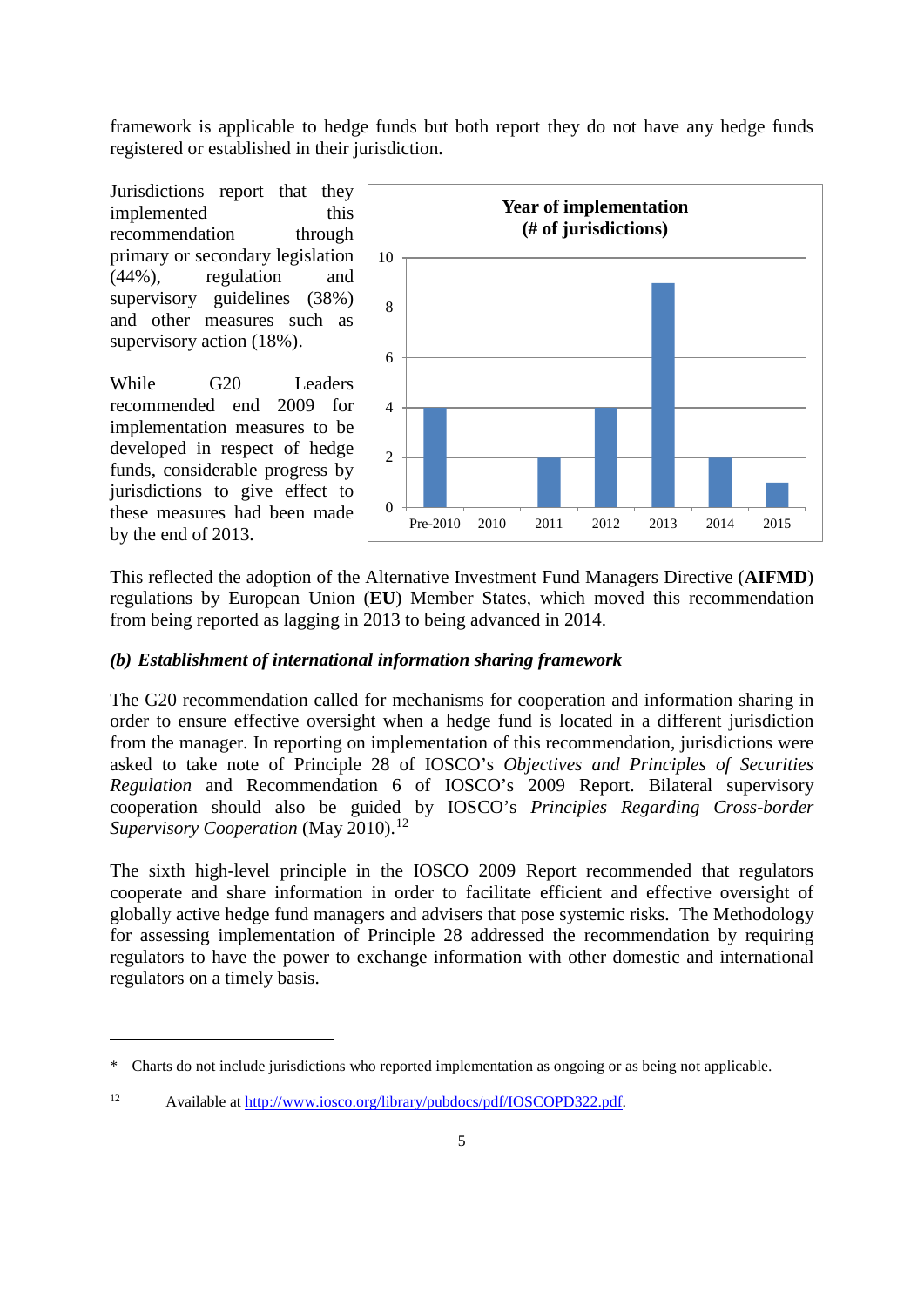IOSCO has also provided general guidance to jurisdictions in relation to cross-border supervisory cooperation, including a sample memorandum of understanding (**MoU**) (set out in its 2010 *Principles Regarding Cross-border Supervisory Cooperation*). IOSCO's *Multilateral Memorandum of Understanding Concerning Consultation and Cooperation and the Exchange of Information*<sup>[13](#page-8-0)</sup> (**MMoU**) also provides a basis for cooperation among signatories in relation to enforcement actions.<sup>[14](#page-8-1)</sup>

#### *Overall implementation status*

-

Almost all responding jurisdictions which permit or have hedge funds report having taken steps to enhance cross-border information sharing, either through hedge fund specific cooperation arrangements or more general supervisory cooperation arrangements.

As with the recommendation in relation to registration, disclosure and oversight of hedge funds, this recommendation is not applicable for Argentina and Indonesia because hedge funds are either not permitted or are not currently operating locally.



While G20 Leaders recommended end 2009 for implementation measures to be developed, considerable progress by jurisdictions to give effect to these measures was observed between 2013 and 2015.

China is the only jurisdiction to report that implementation is ongoing, while several other jurisdictions (e.g. Australia, Hong Kong, Singapore and UK), which have classified the

<span id="page-8-0"></span><sup>13</sup> Available at [https://www.iosco.org/library/pubdocs/pdf/IOSCOPD386.pdf.](https://www.iosco.org/library/pubdocs/pdf/IOSCOPD386.pdf)

<span id="page-8-1"></span><sup>14</sup> The IOSCO MMoU, established in May 2002 (revised in May 2012), provides a global framework for enforcement cooperation between securities regulators, thereby helping to ensure effective regulation and to preserve the strength of securities markets. Signatories represent approximately 95% of global securities markets, and the IOSCO MMoU is the leading instrument for multilateral cooperation in the enforcement of securities regulation. All IOSCO members from FSB member jurisdictions are now signatories to the MMoU.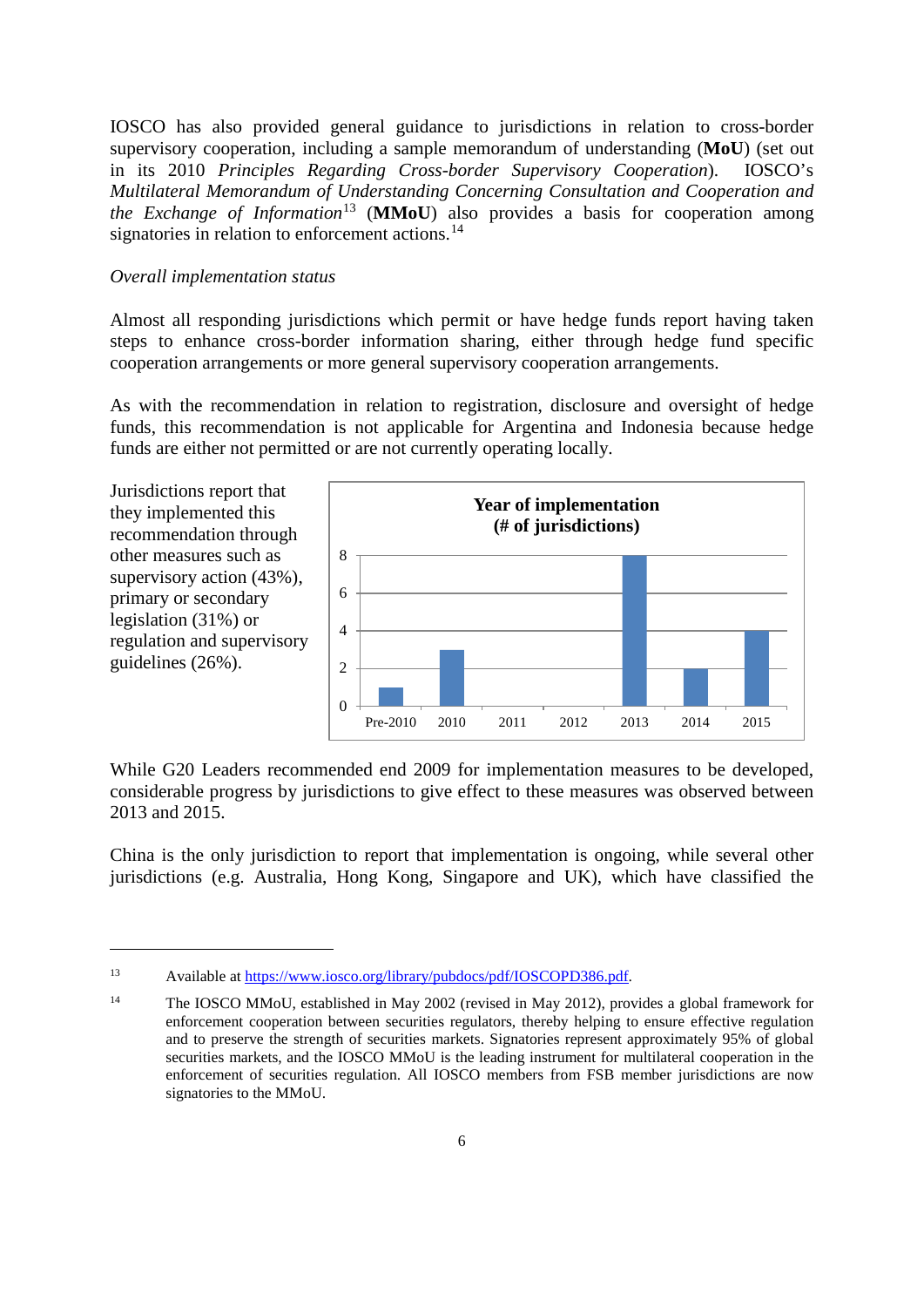recommendation as fully implemented, recognise the ongoing nature of cooperation work.<sup>[15](#page-9-0)</sup> Some other jurisdictions, which reported implementation as completed, nonetheless report that they continue to assess potential opportunities to enter into further MoUs with foreign authorities.

The timing of implementation between 2013 and 2015 again reflected the adoption of the AIFMD regulations by EU Member States, which paved the way for the development of rules around the use of information by, and the exchange of information between, competent authorities. On 18 July 2013, the European Securities and Markets Authority (**ESMA**) issued the *Guidelines on the model MoU concerning consultation, cooperation and the exchange of*  information related to the supervision of AIFMD entities,<sup>[16](#page-9-1)</sup> under which ESMA continues negotiation efforts. The guidelines specify the model MoU is to be complementary to the IOSCO MMoU.[17](#page-9-2) As at September 2015, ESMA had approved 44 cooperation arrangements between EU securities regulators and a number of non-EU authorities<sup>[18](#page-9-3)</sup> in relation to the supervision of alternative investment funds, including hedge funds, private equity and real estate funds.

#### *Recent developments*

<u>.</u>

With the Central Bank of Russia having signed the IOSCO MMoU in February 2015, all responding jurisdictions have now become full signatories. Supervisory cooperation through bilateral agreements is an ongoing process in many jurisdictions. A few jurisdictions (Canada, Germany, Russia and Turkey) report an increase in the number of bilateral supervisory cooperation agreements with their foreign counterparts, although comprehensive information on such agreements and their coverage is not available. Other jurisdictions (Hong Kong, Singapore and the UK) point to the IOSCO hedge fund survey as an example of information sharing activities.

While not all relevant jurisdictions  $-$  i.e. those where the hedge fund manager and/or the funds are located – have formal supervisory cooperation arrangements in place with respect to hedge funds, there are other more informal arrangements in place to share information (e.g. reliance on general MoUs). In order to determine the effectiveness of existing mechanisms for cooperation and information sharing, one would need to examine both the content of the specific MoUs (where they exist) and the importance of hedge funds between pairs of jurisdictions (where MoUs do not exist).

<span id="page-9-0"></span><sup>&</sup>lt;sup>15</sup> Australia changed its overall response from ongoing to implementation completed in 2016. Three other jurisdictions did not provide a date of implementation.

<span id="page-9-1"></span><sup>&</sup>lt;sup>16</sup> Available at https://www.esma.europa.eu/sites/default/files/library/2015/11/2013-998<sup>guidelines</sup> on the model mous concerning aifmd.pdf.

<span id="page-9-2"></span><sup>&</sup>lt;sup>17</sup> This implies that, in order for it to be considered that both the European competent authority and the non-EU supervisory authority have cooperation arrangements in place, as required by the AIFMD, both authorities should be signatories to both the MoU set out in these guidelines and the IOSCO MMoU, or another MoU providing for an equivalent degree of cooperation.

<span id="page-9-3"></span><sup>18</sup> See [https://www.esma.europa.eu/document/aifmd-mous-signed-eu-authorities-updated.](https://www.esma.europa.eu/document/aifmd-mous-signed-eu-authorities-updated)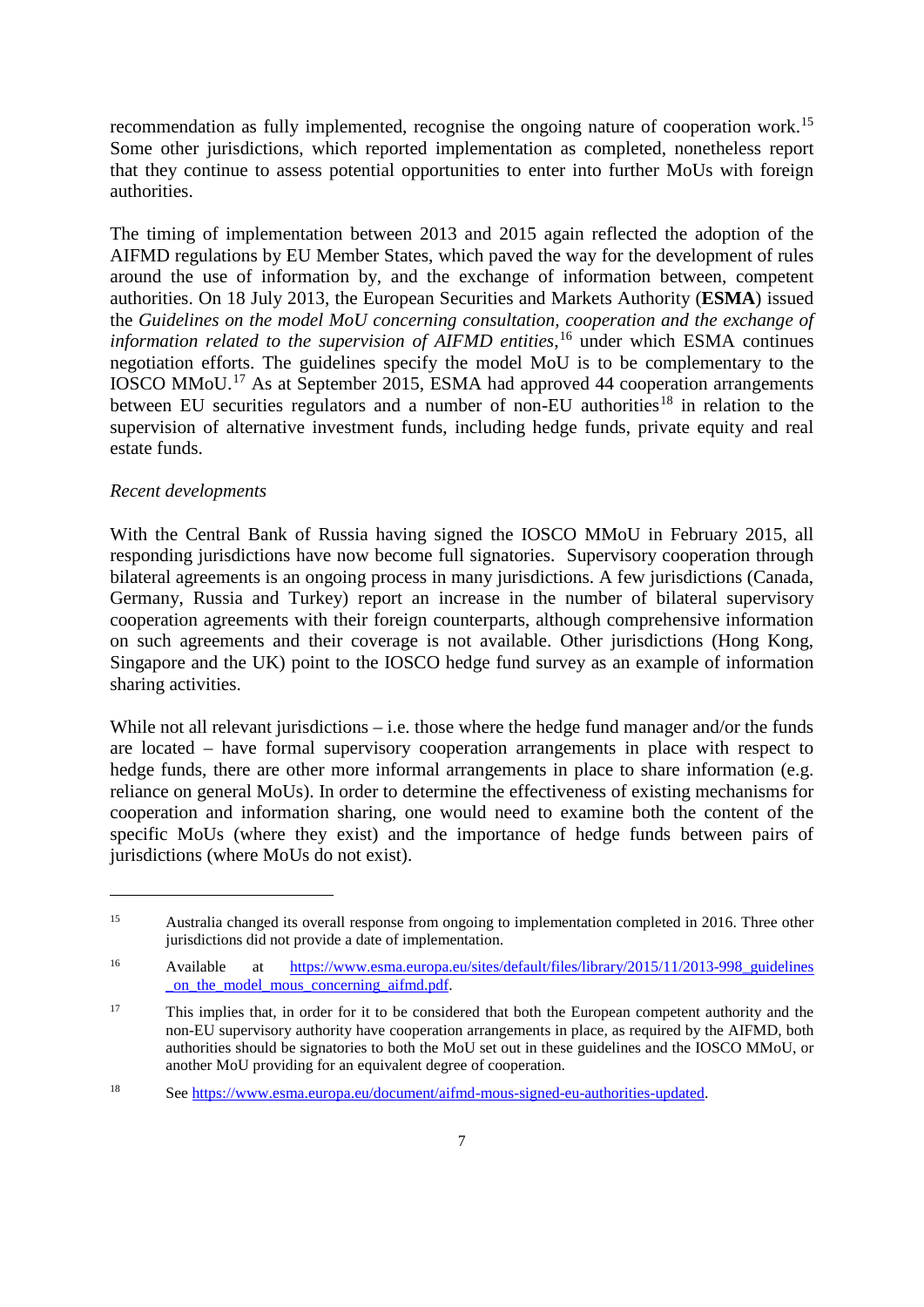#### *(c) Enhancing counterparty risk management*

This recommendation called on supervisors to require counterparties of hedge funds to have effective risk management, including mechanisms to monitor hedge funds' leverage and set limits for single counterparty exposures. In reporting on implementation of this recommendation, jurisdictions were asked to take note of Principle 28 of IOSCO's *Objectives and Principles of Securities Regulation* and Recommendation 3 of IOSCO's 2009 Report.

Prime brokers and banks were also the subject of recommendations in IOSCO's 2009 Report with the IOSCO Methodology on implementation of Principle 28 providing for securities regulators to have the power to obtain information on the hedge fund's exposure to counterparties, including prime brokers and banks.

#### *Overall implementation status and application*

Most jurisdictions report having frameworks in place to obtain information from firms on exposure to leveraged counterparties (including hedge funds) and carry out periodic reviews. All but two jurisdictions (Brazil and China) report implementation of this recommendation as complete. Germany and Turkey report that the implementation has been completed since 2015.

The implementation status is largely unchanged since 2014 when all but four *jurisdictions* reported implementation of this recommendation as complete.

Jurisdictions report that they<br>implemented this recommendation implemented this recommendation through regulation and supervisory guidelines (43%), primary or secondary legislation (33%) and other measures such as supervisory action (25%).



#### <span id="page-10-0"></span>**B. Structured Products and Securitisation**

#### <span id="page-10-1"></span>**(1) FSF Recommendation**

-

In its April 2008 *Report of the Financial Stability Forum on Enhancing Market and Institutional Resilience*, [19](#page-10-2) the Financial Stability Forum (**FSF**) (now the FSB) identified that

<span id="page-10-2"></span><sup>&</sup>lt;sup>19</sup> Available at http://www.fsb.org/wp-content/uploads/r  $0804.pdf$ ?page\_moved=1.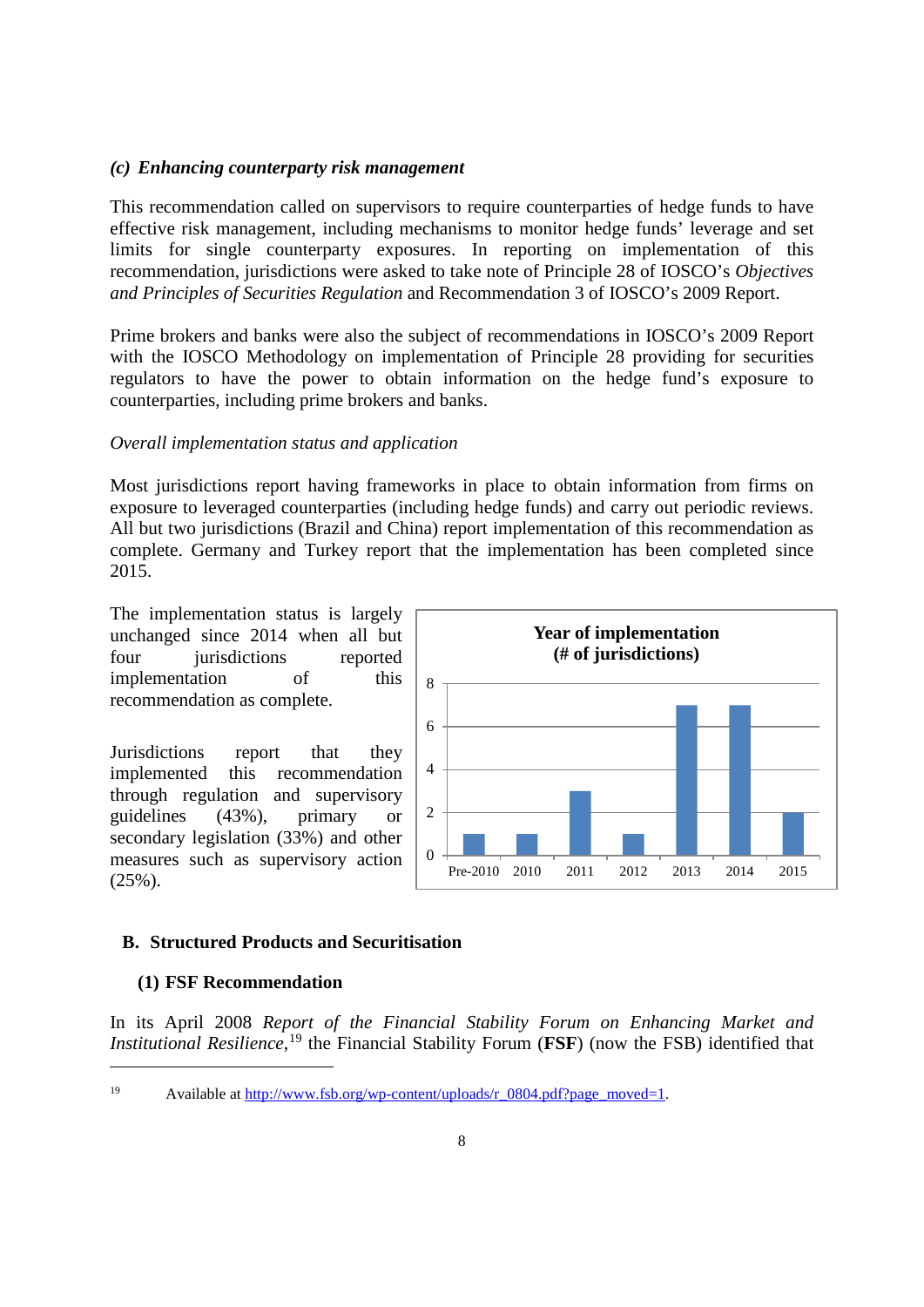one of the key issues leading to the crisis was that the market for securitisation of credit risk aggressively developed into an 'originate-to-distribute' model of financial intermediation, causing the financial system to become increasingly dependent on originators' underwriting standards and the performance of CRAs.

In order to enhance the resilience of the global system, the FSF recommended that:

'Regulators of institutional investors should *strengthen* the requirements or best practices for *firms' processes for investment in structured products*.'

#### *and*

-

'Securities market regulators should work with market participants to *expand information on securitised products and their underlying assets*.'

### <span id="page-11-0"></span>**(2) IOSCO Initiatives**

In July 2009, IOSCO published a report *Good Practices in Relation to Investment Managers' Due Diligence When Investing in Structured Finance Instruments*<sup>[20](#page-11-1)</sup> which describes the due diligence practices of institutional investors and noted that 'the unique properties of the specific pool of assets should not be assumed to be identical to the broader asset category. Investment managers should ensure their analysis of the underlying assets is based on information that is relevant for that specific type of underlying asset.'

IOSCO has also published a number of reports providing guidance and making recommendations in relation to securitisation markets. The reports have emphasized the importance of enhancing transparency and disclosure in relation to expanding the information provided to investors in relation to underlying assets.

In September 2009, IOSCO published the *Final Report into Unregulated Financial Markets and Products*. [21](#page-11-2) This report made recommendations to assist financial market regulators in achieving greater transparency and improved oversight with respect to securitised products and credit default swaps. In July 2011, the Joint Forum (under IOSCO's chairmanship) published the *Report on asset securitisation incentives*. [22](#page-11-3) This report made three key recommendations: regarding tools to address misaligned incentives; to improve transparency; and to encourage document standardisation and reduce product complexity. IOSCO contributed further in November 2012 in its report on *Global Developments in Securitisation Regulation*[23](#page-11-4) making recommendations including in relation to incentive alignment and enhanced transparency.

<span id="page-11-1"></span><sup>20</sup> Available at [http://www.iosco.org/library/pubdocs/pdf/IOSCOPD300.pdf.](http://www.iosco.org/library/pubdocs/pdf/IOSCOPD300.pdf)

<span id="page-11-2"></span><sup>&</sup>lt;sup>21</sup> Available at <u>http://www.iosco.org/library/pubdocs/pdf/IOSCOPD301.pdf</u>.

<span id="page-11-3"></span><sup>22</sup> Available at [http://www.bis.org/publ/joint26.pdf.](http://www.bis.org/publ/joint26.pdf)

<span id="page-11-4"></span><sup>23</sup> Available at [http://www.iosco.org/library/pubdocs/pdf/IOSCOPD394.pdf.](http://www.iosco.org/library/pubdocs/pdf/IOSCOPD394.pdf)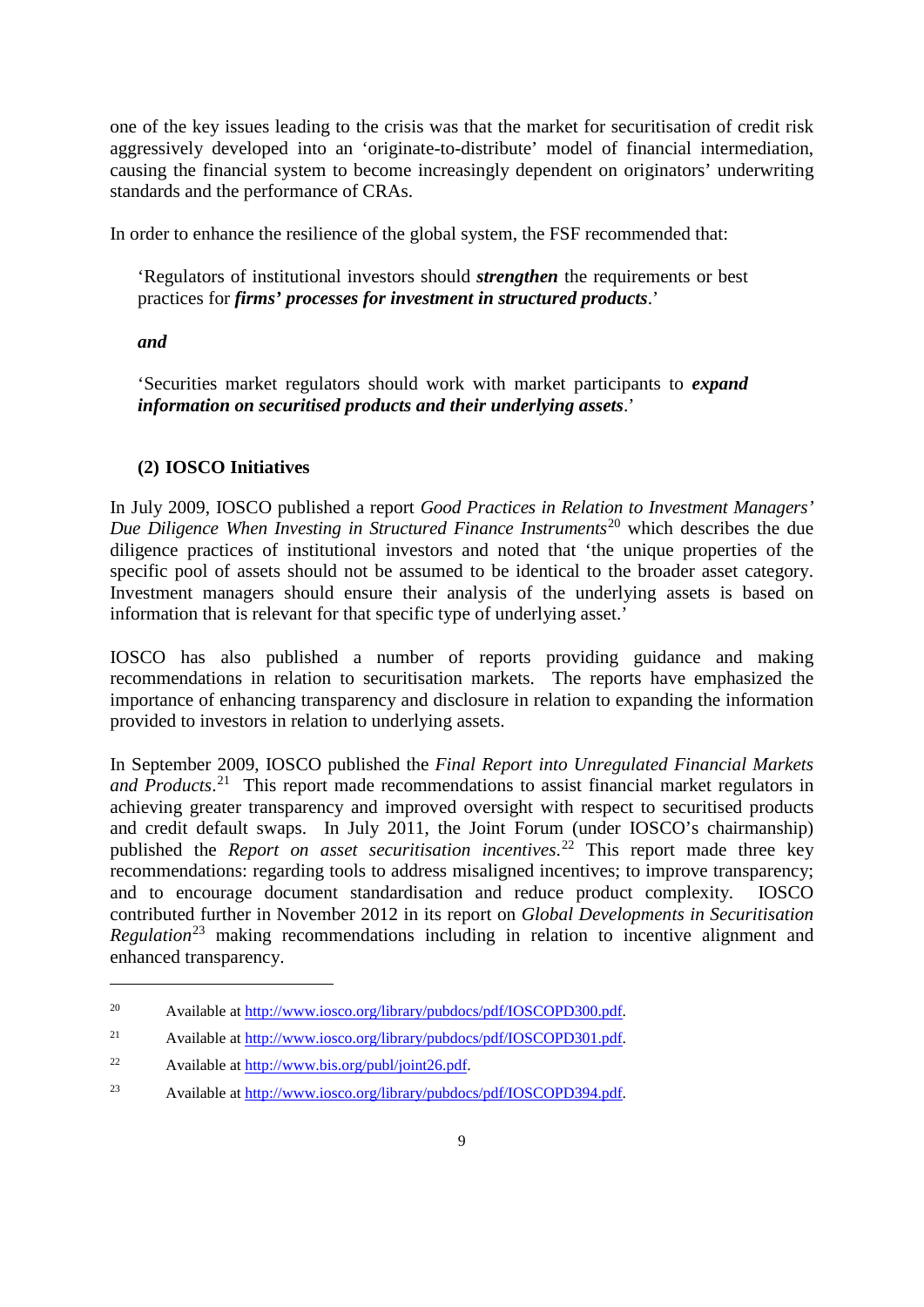More recently, in July 2015, IOSCO and the BCBS jointly published a report on *Criteria for identifying simple, transparent and comparable securitisations*<sup>[24](#page-12-1)</sup> which again underscored the importance of information about underlying assets.

# <span id="page-12-0"></span>**(3) Implementation Status**

# *(a) Strengthening of supervisory requirements or best practices for investment in structured products*

Overall, implementation of securitisation regulation has taken place in instalments, with some jurisdictions staggering implementation by sector, and others expanding or revising existing regulation in response to better information or policy development.

The first recommendation arose out of findings that many institutional investors seem to have had an insufficient understanding of the risk characteristics of the structured products in which they invested and focused on institutional investors (particularly investment managers), rather than issuers, conducting adequate due diligence to reduce the risks presented by structured products. In reporting on implementation of this recommendation, jurisdictions were asked to refer to IOSCO's report on *Good Practices in Relation to Investment Managers' Due Diligence When Investing in Structured Finance Instruments* and the Joint Forum report on *Credit Risk Transfer – Developments from 2005-2007* published in July 2008. [25](#page-12-2)

Twenty-one responding jurisdictions report the implementation of this recommendation as complete, while two jurisdictions (South Africa and the US) report continued implementation efforts.

<span id="page-12-1"></span><sup>24</sup> Available at [http://www.bis.org/bcbs/publ/d332.pdf.](http://www.bis.org/bcbs/publ/d332.pdf)

<span id="page-12-2"></span><sup>25</sup> Available at [http://www.bis.org/publ/joint21.pdf.](http://www.bis.org/publ/joint21.pdf)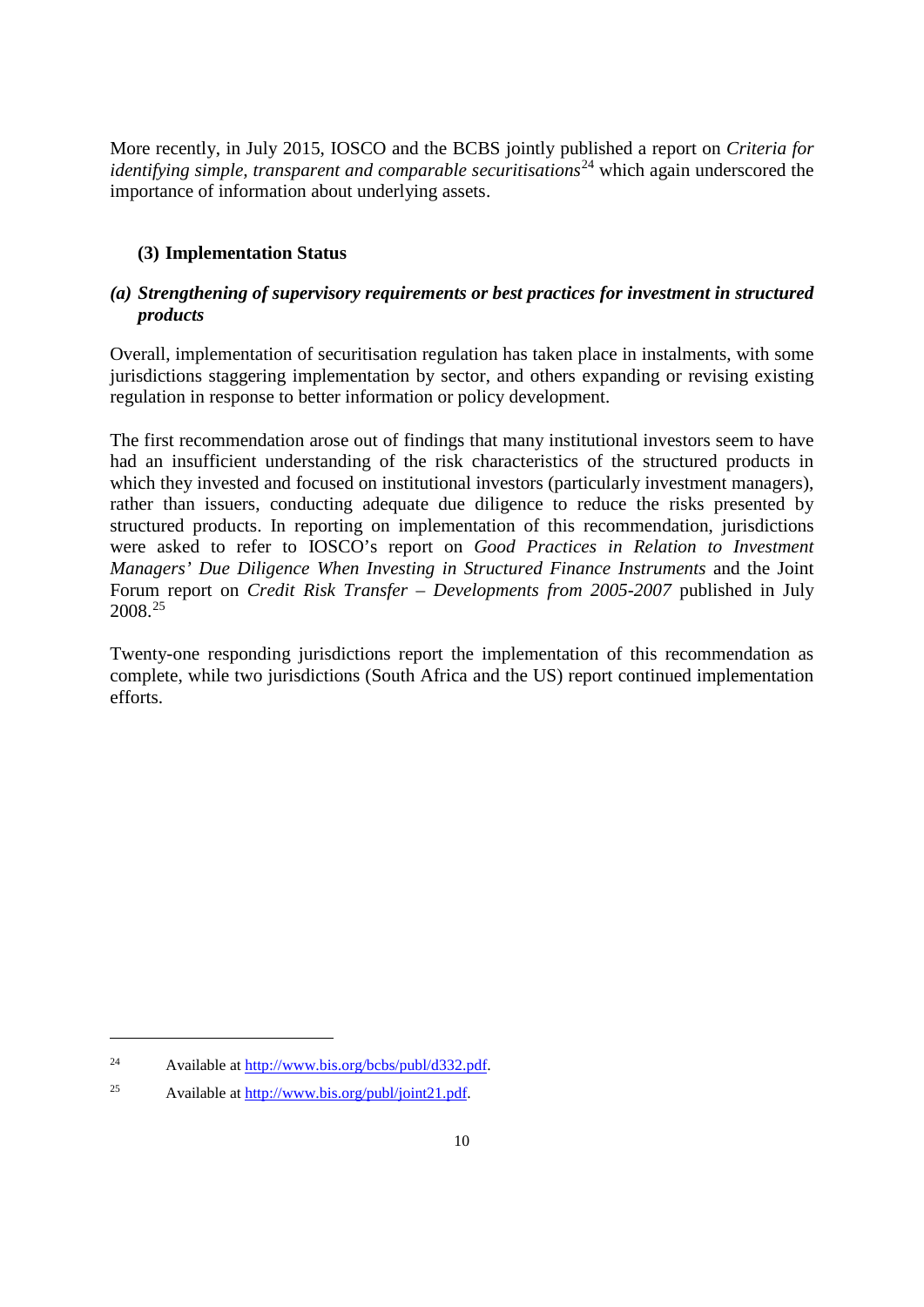Switzerland reports that the recommendation is not applicable, given that the extent and materiality of investments in structured finance instruments in Switzerland is low. Investors are reported to benefit from regulation in the jurisdictions in which the instruments are issued. While Argentina reports that it has completed implementation, it also reports that structured products and credit



derivatives are seldom negotiated in the local market and that there are no specific requirements in relation to these investments.

Overall, there is little change since  $2014$  (when 17 jurisdictions<sup>[26](#page-13-0)</sup> reported that implementation had been completed).

However, a number of jurisdictions reported additional or ongoing implementation even though they had earlier indicated their implementation as complete. Most jurisdictions that report implementation as completed have put in place requirements for due diligence policies, procedures for restricting investments and disclosure practices applicable for investment managers for investments in structured finance instruments.

Jurisdictions report that they implemented this recommendation through regulation and supervisory guidelines (44%), primary or secondary legislation (39%) and other measures such as supervisory action (17%).

#### *(b) Enhanced disclosure of securitised products*

-

This recommendation is directed at improving transparency in securitisation markets and called on securities market regulators to work with market participants to expand information on securitised products and their underlying assets. In reporting on implementation of this recommendation, jurisdictions were asked to refer to IOSCO's *Principles for Ongoing Disclosure for Asset-Backed Securities* (November 2012), [27](#page-13-1) *Disclosure Principles for Public Offerings and Listings of Asset-Backed Securities* (April 2010), [28](#page-13-2) and the *Report on Global Developments in Securitisation Regulations* (November 2012) (in particular recommendations 4 and 5).

<span id="page-13-0"></span><sup>&</sup>lt;sup>26</sup> Two jurisdictions who have reported implementation as completed since 2014 have not provided a date of implementation.

<span id="page-13-1"></span><sup>27</sup> Available at [http://www.iosco.org/library/pubdocs/pdf/IOSCOPD395.pdf.](http://www.iosco.org/library/pubdocs/pdf/IOSCOPD395.pdf)

<span id="page-13-2"></span><sup>28</sup> Available at [http://www.iosco.org/library/pubdocs/pdf/IOSCOPD318.pdf.](http://www.iosco.org/library/pubdocs/pdf/IOSCOPD318.pdf)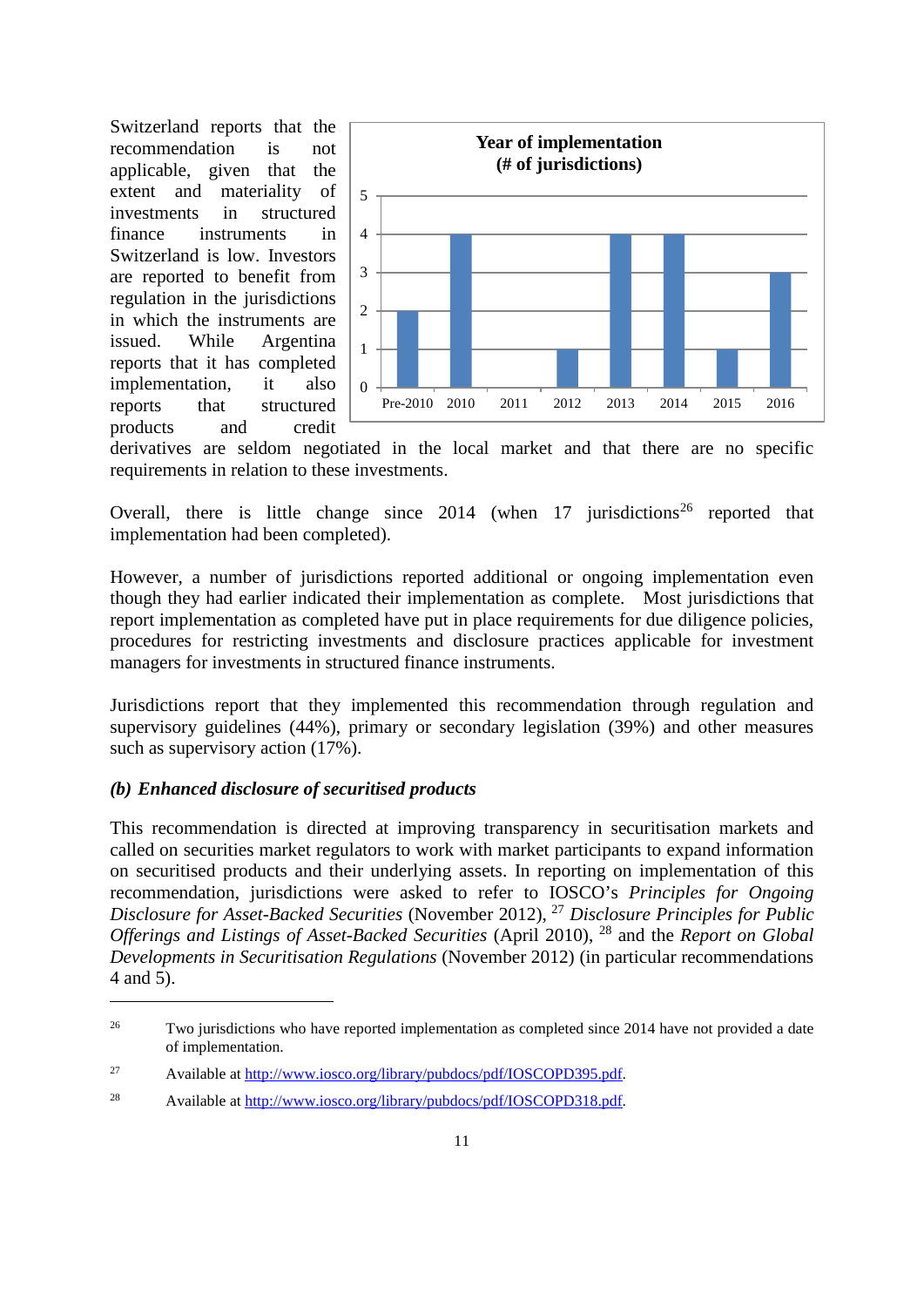All but three responding jurisdictions (Russia, South Africa and Turkey) report that implementation of this recommendation is complete.

Russia and Turkey, which earlier reported implementation being completed in 2014, now report a final rule (for part of the reform) in force with policy measures taken for enhancing disclosure of securitised products since last year's survey.



The recommendation is not applicable to Switzerland as there is no domestic asset backed securities (**ABS**) market and the jurisdiction has therefore not taken any specific action.

Jurisdictions report that they implemented this recommendation through regulation and supervisory guidelines (41%), primary or secondary legislation (38%) and other measures such as supervisory action (22%).

A number of other jurisdictions mention their active involvement in international work to promote more sound and transparent securitisation transactions. In July 2015, the Basel Committee on Banking Supervision (BCBS)-International Organization of Securities Commission (IOSCO) task force on securitisation markets published non-exhaustive, nonbinding criteria (high-level principles) to identify simple, transparent and comparable securitisations.<sup>[29](#page-14-2)</sup>

#### <span id="page-14-0"></span>**C. Improving Oversight of Credit Rating Agencies (CRAs)**

#### <span id="page-14-1"></span>**(1) G20 Recommendation**

<u>.</u>

In their London 2009 *Declaration on Strengthening the Financial System*, G20 Leaders agreed on more effective oversight of the activities of CRAs, as essential market participants. Specifically, G20 Leaders recommended:

'All CRAs whose ratings are used for regulatory purposes should be subject to a *regulatory oversight regime that includes registration*. The regulatory oversight regime should be established by end 2009 and should be consistent with the

<span id="page-14-2"></span><sup>29</sup> Available at [http://www.bis.org/bcbs/publ/d332.pdf.](http://www.bis.org/bcbs/publ/d332.pdf)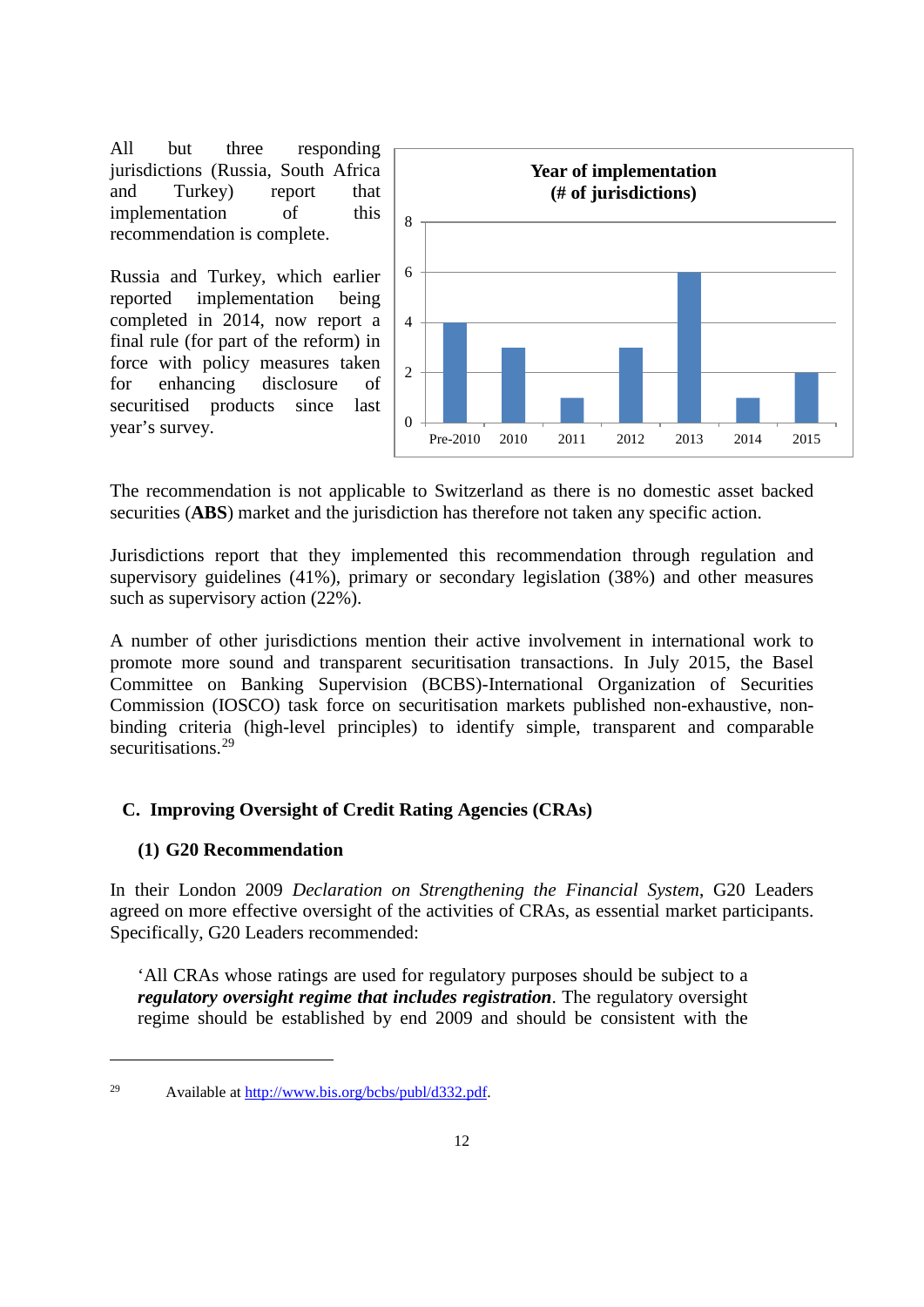IOSCO Code of Conduct Fundamentals. IOSCO should coordinate full compliance;

National authorities will enforce compliance and require changes to a rating agency's practices and procedures for *managing conflicts of interest and assuring the transparency and quality of the rating process*. In particular, CRAs should differentiate ratings for structured products and provide full disclosure of their ratings track record and the information and assumptions that underpin the ratings process. *The oversight framework should be consistent across jurisdictions with appropriate sharing of information between national authorities, including through IOSCO*.' [30](#page-15-1)

In the September 2009 FSB Report to G20 Leaders on *Improving Financial Regulation*, regulators were also recommended to work together towards appropriate, globally compatible solutions (to conflicting compliance obligations for CRAs) as early as possible in  $2010$ .<sup>[31](#page-15-2)</sup>

In 2013 in St Petersburg, G20 Leaders reiterated their position by indicating:

'We encourage further steps to enhance transparency and competition among credit rating agencies and look forward to IOSCO's review of its Code of Conduct for CRAs.'[32](#page-15-3)

#### <span id="page-15-0"></span>**(2) IOSCO Initiatives**

<u>.</u>

IOSCO has been at the forefront of developing guidance about the conduct and regulation of CRAs.

In September 2003, IOSCO developed *Statement of Principles Regarding the Activities of Credit Rating Agencies* (**CRA Principles**). [33](#page-15-4) At the same time, IOSCO also published *Report on the Activities of Credit Rating Agencies*, [34](#page-15-5) outlining the activities of CRAs, the types of regulatory issues that arise relating to these activities, and how the IOSCO CRA Principles address these issues. The report highlighted the growing and sometimes controversial importance placed on credit ratings, and found that, in some cases, CRAs' activities are not always well understood by investors and issuers alike.

Then in December 2004, in response to comments received from industry, IOSCO developed and published the first iteration of the *Code of Conduct Fundamentals for Credit Rating* 

<span id="page-15-1"></span><sup>30</sup> Available at [https://www.treasury.gov/resource-center/international/g7-g20/Documents/London%](https://www.treasury.gov/resource-center/international/g7-g20/Documents/London%20April%202009%20Fin_Deps_Fin_Reg_Annex_020409_-_1615_final.pdf) [20April%202009%20Fin\\_Deps\\_Fin\\_Reg\\_Annex\\_020409\\_-\\_1615\\_final.pdf.](https://www.treasury.gov/resource-center/international/g7-g20/Documents/London%20April%202009%20Fin_Deps_Fin_Reg_Annex_020409_-_1615_final.pdf)

<span id="page-15-2"></span><sup>31</sup> Available at [http://www.fsb.org/wp-content/uploads/r\\_090925b.pdf.](http://www.fsb.org/wp-content/uploads/r_090925b.pdf)

<span id="page-15-3"></span><sup>&</sup>lt;sup>32</sup> The G20 Leaders' Declaration is available at [http://www.mofa.go.jp/files/000013493.pdf.](http://www.mofa.go.jp/files/000013493.pdf)

<span id="page-15-4"></span><sup>33</sup> Available at [http://www.iosco.org/library/pubdocs/pdf/IOSCOPD151.pdf.](http://www.iosco.org/library/pubdocs/pdf/IOSCOPD151.pdf)

<span id="page-15-5"></span><sup>34</sup> Available at [http://www.iosco.org/library/pubdocs/pdf/IOSCOPD153.pdf.](http://www.iosco.org/library/pubdocs/pdf/IOSCOPD153.pdf)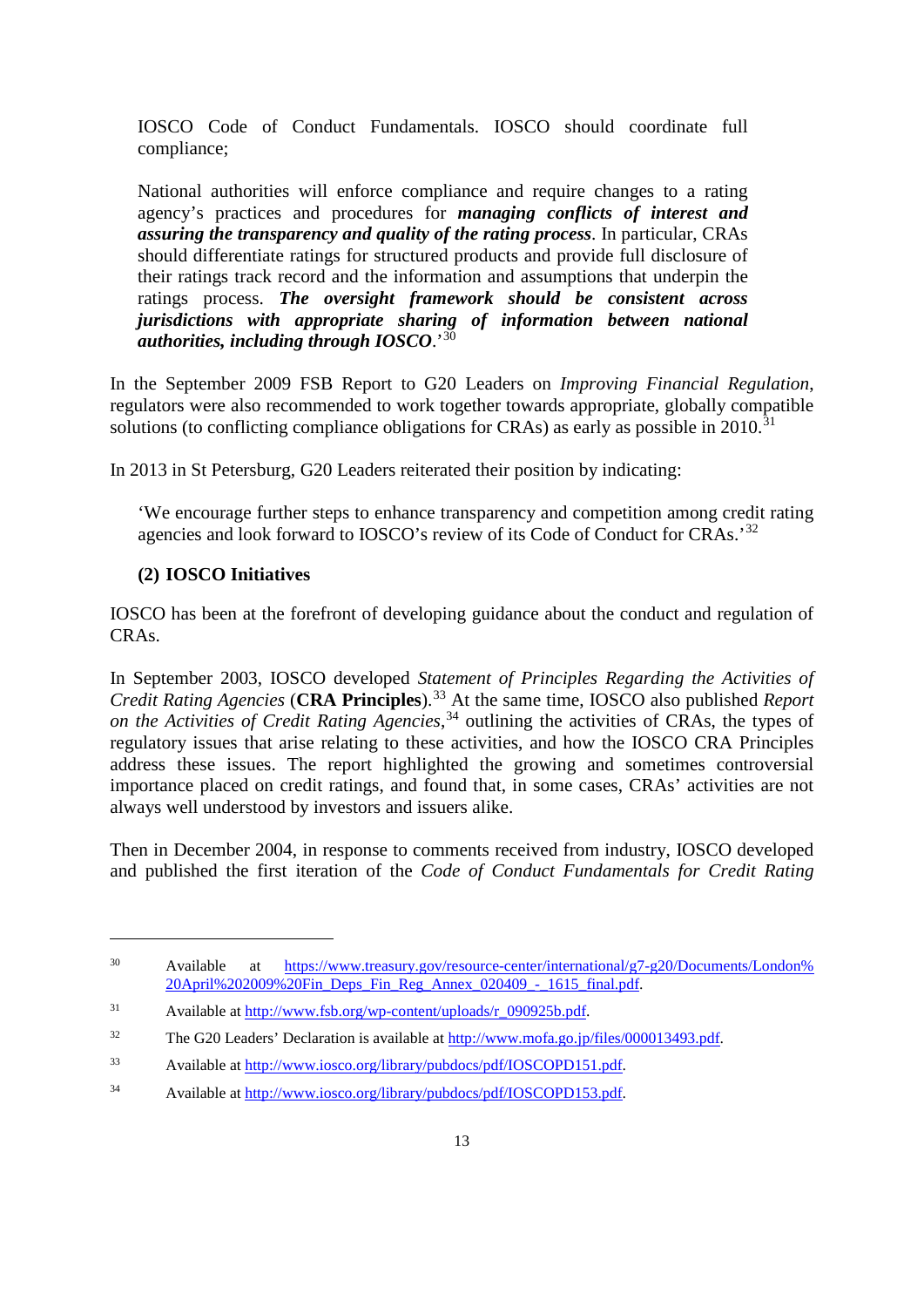*Agencies* (**CRA Code**). [35](#page-16-1) The CRA Code was revised in May 2008, and then revised again in March 2015 (including material concerning governance, training and risk management).

The 2010 revisions to the IOSCO *Objectives and Principles of Securities Regulation* introduced Principle 22 which required that CRAs should be subject to adequate levels of oversight and the regulatory system should ensure that CRAs whose ratings were used for regulatory purposes are subject to registration and ongoing supervision. The 2011 revisions to the Methodology outlined factors to be taken into account in assessing implementation of Principle 22, including requirement about registration, ongoing supervision and oversight requirements which reflected key elements of the 2008 CRA Code (including quality and integrity, conflicts of interest, transparency and timeliness and the treatment of confidential information).

In July 2013, IOSCO published *Supervisory Colleges for Credit Rating Agencies*<sup>[36](#page-16-2)</sup> which provided guidelines on how to constitute and operate supervisory colleges for CRAs. Following the recommendations, later in 2013, the colleges were formed for the three large, globally active CRAs (Fitch, Moody's and S&P). The colleges create a mechanism for sharing and discussing information about compliance with local or regional laws and regulations, the CRAs implementation and adherence to the IOSCO CRA Code, the risks faced or posed by the internationally active CRAs and how the relevant supervisors are addressing these risks. The colleges have at least quarterly calls and annual in-person meetings and are chaired by securities regulators —  $ESMA<sup>37</sup>$  $ESMA<sup>37</sup>$  $ESMA<sup>37</sup>$  for Fitch and the US SEC for Moody's and S&P. Other national authorities (e.g. Australia ASIC, Ontario OSC, Mexico CNBV, Hong Kong SFC, Japan FSA and Brazil CVM) are also participating members of the colleges.

#### <span id="page-16-0"></span>**(3) Implementation Status**

All jurisdictions state that the implementation of reforms related to this recommendation has been completed at this point in time and that requirements for the registration of CRAs have been put in place.



<span id="page-16-1"></span><sup>35</sup> IOSCO published a revised *Code of Conduct Fundamentals for Credit Rating Agencies* in March 2015 (available at [https://www.iosco.org/library/pubdocs/pdf/IOSCOPD482.pdf\)](https://www.iosco.org/library/pubdocs/pdf/IOSCOPD482.pdf) that made significant revisions and updates to the earlier CRA Code revised in May 2008 (available at [http://www.iosco.org/library/pubdocs/pdf/IOSCOPD271.pdf\)](http://www.iosco.org/library/pubdocs/pdf/IOSCOPD271.pdf).

<span id="page-16-2"></span><sup>36</sup> Available at [https://www.iosco.org/library/pubdocs/pdf/IOSCOPD416.pdf.](https://www.iosco.org/library/pubdocs/pdf/IOSCOPD416.pdf)

<span id="page-16-3"></span><sup>&</sup>lt;sup>37</sup> In the EU, the ongoing regulation and supervision of CRAs has been transferred to ESMA.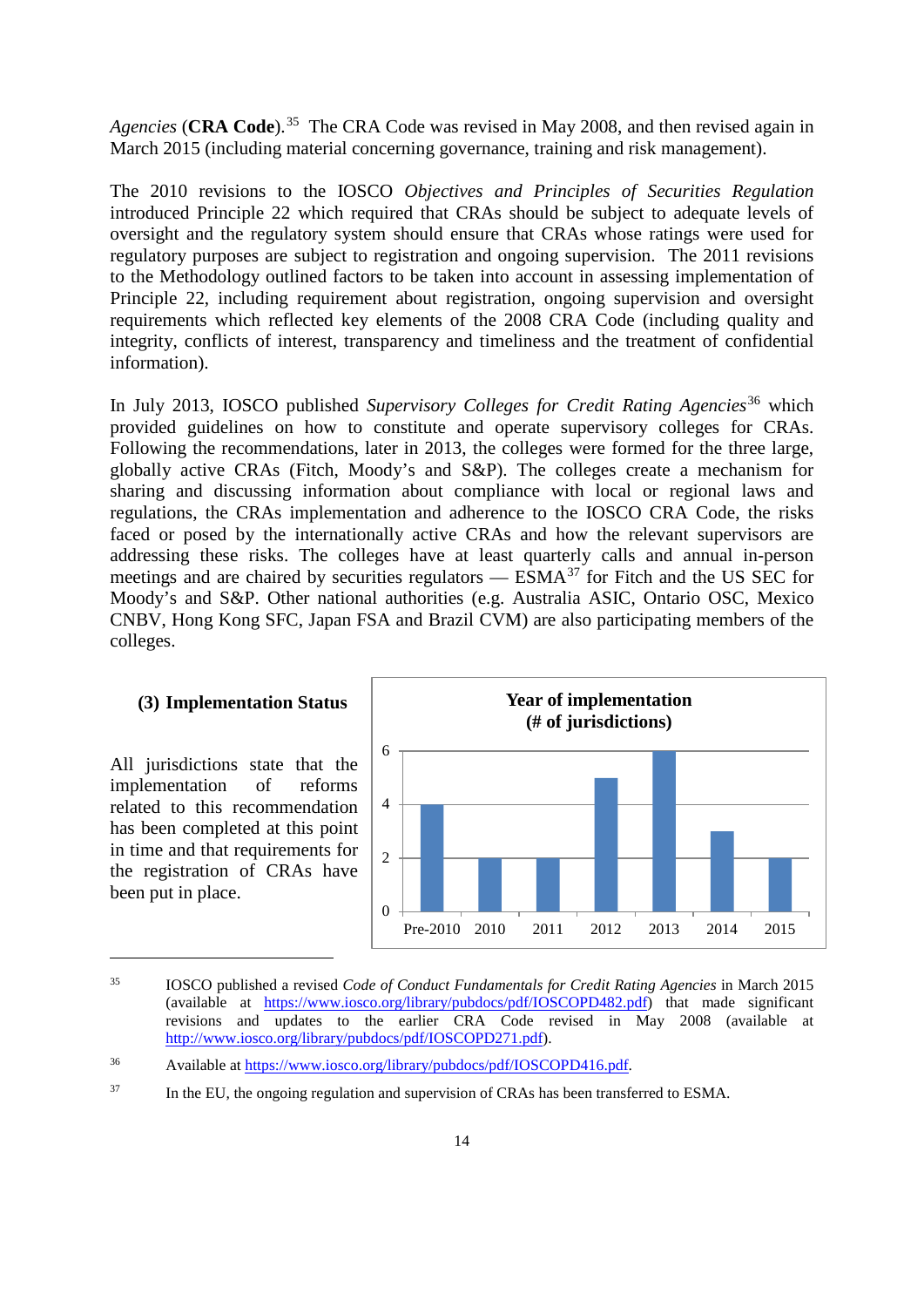While G20 Leaders recommended that oversight regimes be established by end 2009, implementation across jurisdictions has been staggered. A significant majority of jurisdictions (22) had already reported implementation completed by 2014, with Saudi Arabia and Russia completing implementation in 2015.

Jurisdictions report that they implemented this recommendation through primary or secondary legislation (42%), regulation and supervisory guidelines (40%) and other measures such as supervisory action (19%).

Since 2014, jurisdictions' changes in status reflect additional efforts to revise existing standards. China and Turkey reported having completed implementation of their regulatory frameworks in earlier surveys, but have changed their status in 2016 to implementation ongoing to reflect additional efforts. [38](#page-17-0) Other jurisdictions also note ongoing work but have not reflected this in their reported status.

Most of the jurisdictions report that their framework for CRAs and/or regulatory oversight is consistent with the IOSCO CRA Principles and/or the IOSCO CRA Code. While 19 jurisdictions<sup>[39](#page-17-1)</sup> reported compliance with the IOSCO CRA Code, Australia and Switzerland specified compliance with the more recent 2015 CRA Code.<sup>[40](#page-17-2)</sup>

This demonstrates significant progress compared to February 2011, when IOSCO published *Regulatory Implementation of the Statement of Principles Regarding the Activities of Credit Rating Agencies*<sup>[41](#page-17-3)</sup> which evaluated the implementation of the CRA Principles in Australia, the EU, Japan, Mexico and the US. The report found that, while the structure and specific provisions of CRA regulatory programs differ, the objectives of the CRA Principles were embedded in each of the programs. $42$ 

<span id="page-17-0"></span><sup>&</sup>lt;sup>38</sup> The downgrade in implementation status was not included in the Chart to avoid false conclusions on implementation progress.

<span id="page-17-1"></span><sup>39</sup> EU (including France, Germany, Italy, Spain, the Netherlands and the UK), Australia, Brazil, Canada, Hong Kong, India, Indonesia, Mexico, Saudi Arabia, Singapore, South Africa, Switzerland, Turkey and the US.

<span id="page-17-2"></span><sup>&</sup>lt;sup>40</sup> Australia reported its implementation measures as complete in 2010 through introducing relevant licensing arrangements. Australia's measures to implement the more recent IOSCO CRA Code took place in 2015.

<span id="page-17-3"></span><sup>41</sup> Available at [https://www.iosco.org/library/pubdocs/pdf/IOSCOPD346.pdf.](https://www.iosco.org/library/pubdocs/pdf/IOSCOPD346.pdf)

<span id="page-17-4"></span><sup>&</sup>lt;sup>42</sup> In 2013 in a letter to the G20 Ministers and Central Bank Governors, IOSCO further reported on a number of jurisdictions who have made progress on implementation of CRA Transparency Provisions. See Appendix A at [http://www.iosco.org/library/briefing\\_notes/pdf/IOSCOBN01-13.pdf.](http://www.iosco.org/library/briefing_notes/pdf/IOSCOBN01-13.pdf)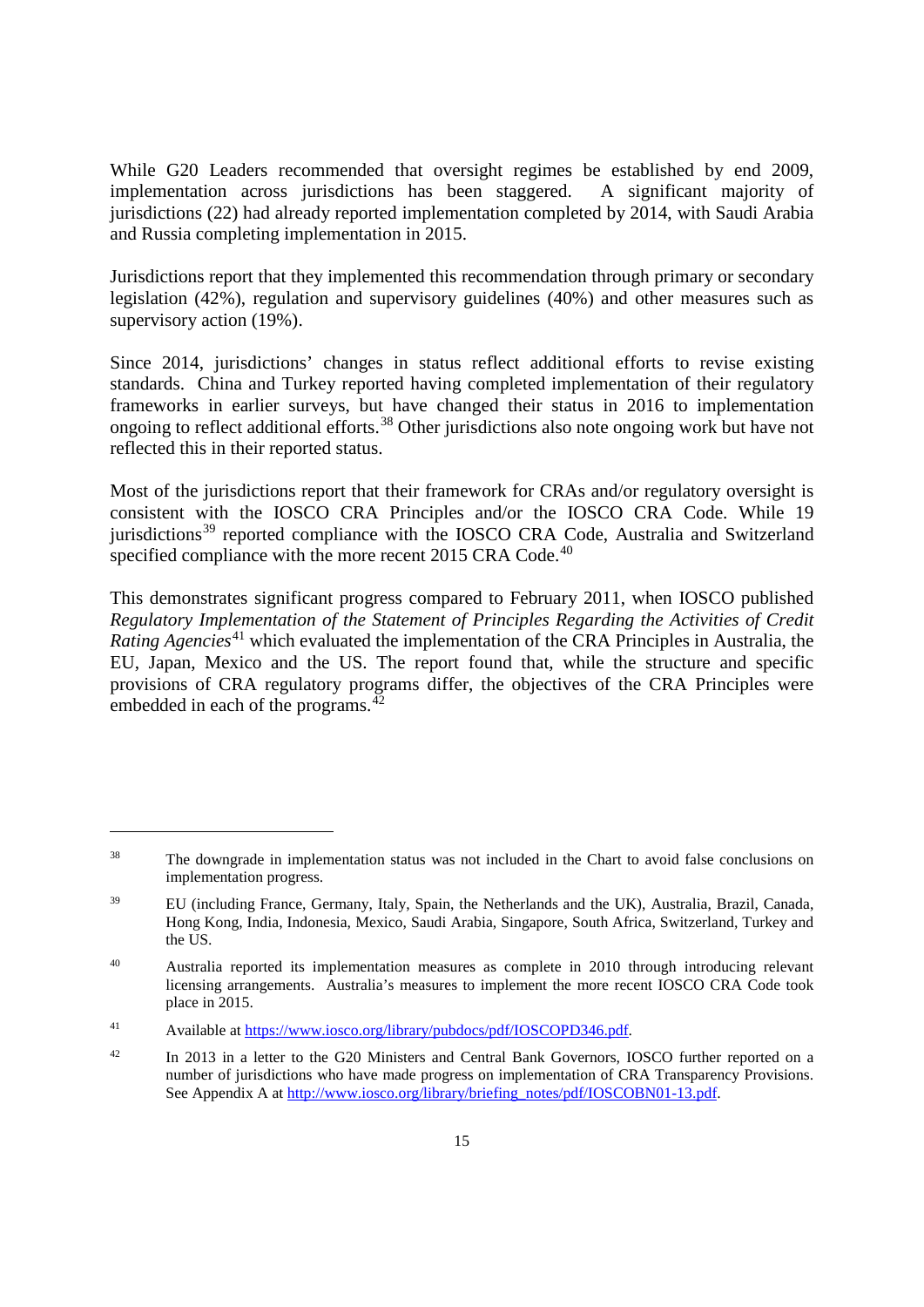# <span id="page-18-0"></span>**D. Safeguarding the Integrity and Efficiency of Financial Markets**

#### <span id="page-18-1"></span>**(1) G20 Recommendation**

At their November 2010 meeting in Seoul, G20 Leaders requested that IOSCO develop 'recommendations to promote markets' integrity and efficiency to mitigate the risks posed to the financial system by the latest technological developments.<sup>'[43](#page-18-3)</sup>

At Cannes in 2011, G20 Leaders said in their Summit Final Declaration:

'We must ensure that markets serve efficient allocation of investments and savings in our economies and do not pose risks to financial stability. To this end, we commit to implement initial recommendations by IOSCO on market integrity and efficiency, including measures to address the risks posed by high frequency trading and dark liquidity, and call for further work by  $mid-2012.^{44}$  $mid-2012.^{44}$  $mid-2012.^{44}$ 

## <span id="page-18-2"></span>**(2) IOSCO Initiatives**

In response to the G20 request contained in the Seoul Summit document, IOSCO published in October 2011 its report on *Regulatory Issues Raised by the Impact of Technological Changes on Market Integrity and Efficiency*, [45](#page-18-5) which was endorsed in Cannes by the G20 Leaders. This report sets out recommendations to assist regulators of securities markets in addressing technology-driven issues (in particular high frequency trading (**HFT**)). The report asked regulators to:

- Ensure trading venue operators provide fair, transparent and non-discriminatory access; that venues have suitable control mechanisms; and that order flows are subject to appropriate controls.
- Assess the impact of technological developments and monitor market abuse arising from these developments and take action where necessary.

This report followed the publication in May 2011 of IOSCO's report on *Principles for Dark Liquidity*. [46](#page-18-6) This report asked regulators to ensure:

- Pre-trade and post-trade transparency (particularly from dark pool trading);
- Support or priority for using transparent orders;

<span id="page-18-3"></span><sup>43</sup> The Seoul Summit document *Framework for Strong, Sustainable and Balanced Growth* is available at [http://www.g20.utoronto.ca/2010/g20seoul-doc.pdf.](http://www.g20.utoronto.ca/2010/g20seoul-doc.pdf)

<span id="page-18-4"></span><sup>44</sup> See [http://www.g20.utoronto.ca/2011/2011-cannes-declaration-111104-en.html.](http://www.g20.utoronto.ca/2011/2011-cannes-declaration-111104-en.html)

<span id="page-18-5"></span><sup>45</sup> Available at [http://www.iosco.org/library/pubdocs/pdf/IOSCOPD361.pdf.](http://www.iosco.org/library/pubdocs/pdf/IOSCOPD361.pdf)

<span id="page-18-6"></span><sup>46</sup> Available at [http://www.iosco.org/library/pubdocs/pdf/IOSCOPD353.pdf.](http://www.iosco.org/library/pubdocs/pdf/IOSCOPD353.pdf)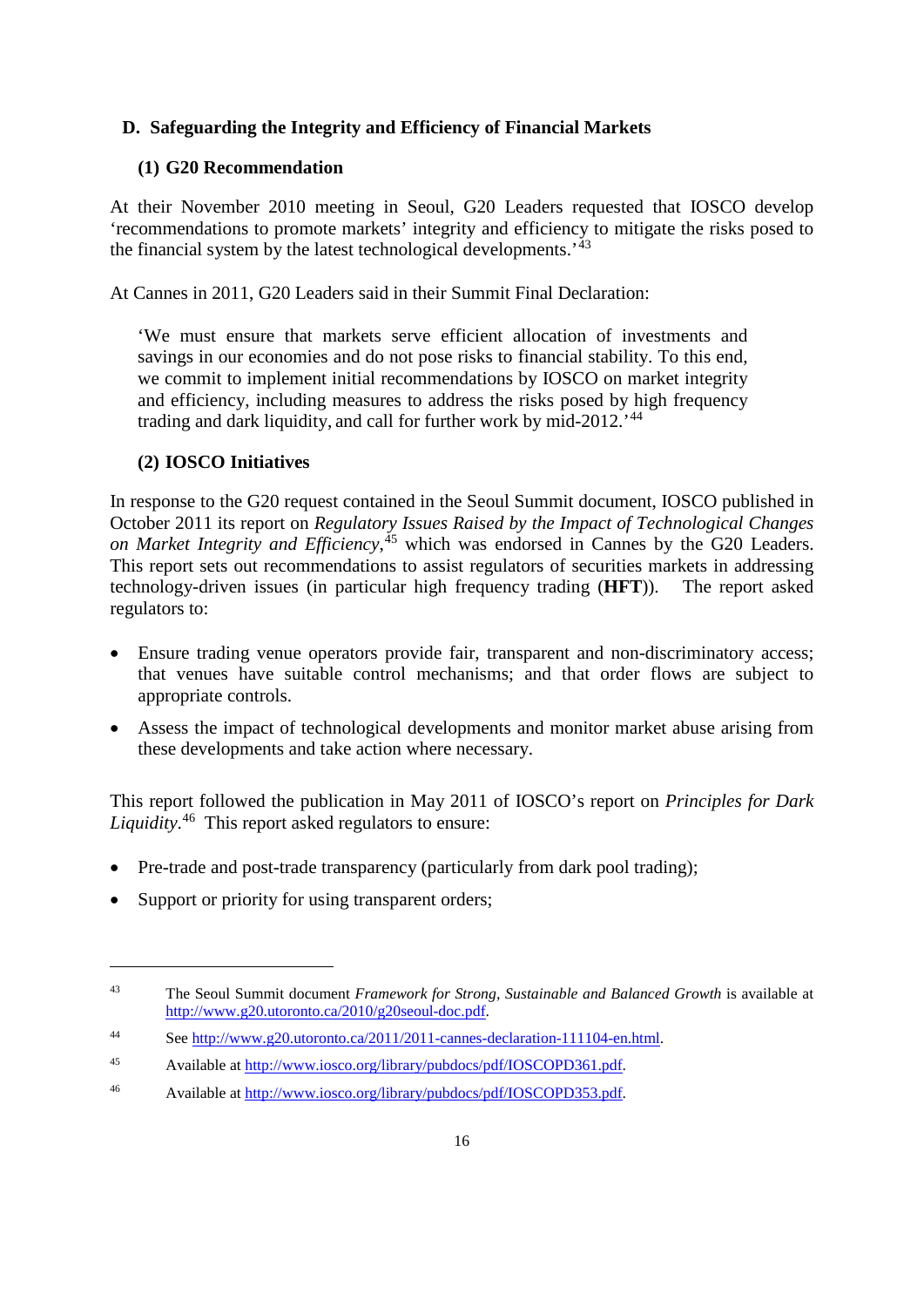- The creation of reporting regime or other means of accessing information regarding trading in dark pools;
- That information is available to market participants about dark pools and dark orders; and
- That the development of dark pools and dark orders are monitored.

In December 2013 IOSCO published the report on *Regulatory Issues Raised by Changes in*  Market Structure.<sup>[47](#page-19-1)</sup> The report noted issues around market fragmentation and the potential impact on market efficiency and integrity and made recommendations for regulators to monitor, evaluate, and take the necessary steps to facilitate compliance by market participants with relevant rules, such as those relating to order handling.

# <span id="page-19-0"></span>**(3) Implementation Status**

In reporting on implementation of this recommendation, jurisdictions were asked to indicate whether HFT and dark pools exist in their markets. They were also asked to indicate the progress made in implementing the recommendations with respect to the three abovementioned IOSCO reports.

Fourteen jurisdictions<sup>[48](#page-19-2)</sup> reported implementation of relevant measures, with implementation ongoing in seven.

Most jurisdictions which report implementation as complete indicate that their regulation covers or takes into account the key elements, themes and issues arising from IOSCO's recommendations. Of these, four jurisdictions  $(Brazil, <sup>49</sup>)$  $(Brazil, <sup>49</sup>)$  $(Brazil, <sup>49</sup>)$ 

-



Singapore, UK and the US) specifically report having completed implementation of all aspects of the relevant IOSCO recommendations.

Four of the seven jurisdictions which report implementation is ongoing are from the EU and note the remaining pieces of legislation are due to be in force in the near future. Recommendations and principles from IOSCO's *Regulatory Issues Raised by the Impact of Technological Changes on Market Integrity and Efficiency* and *Report on Principles for Dark* 

<span id="page-19-1"></span><sup>47</sup> Available at [http://www.iosco.org/library/pubdocs/pdf/IOSCOPD431.pdf.](http://www.iosco.org/library/pubdocs/pdf/IOSCOPD431.pdf)

<span id="page-19-2"></span><sup>&</sup>lt;sup>48</sup> One jurisdiction who reported implementation as completed did not provide a date of implementation.

<span id="page-19-3"></span><sup>&</sup>lt;sup>49</sup> Brazil reported full compliance only with IOSCO's recommendations in relation to HFT set out in *Regulatory Issues Raised by the Impact of Technological Changes on Market Integrity and Efficiency*.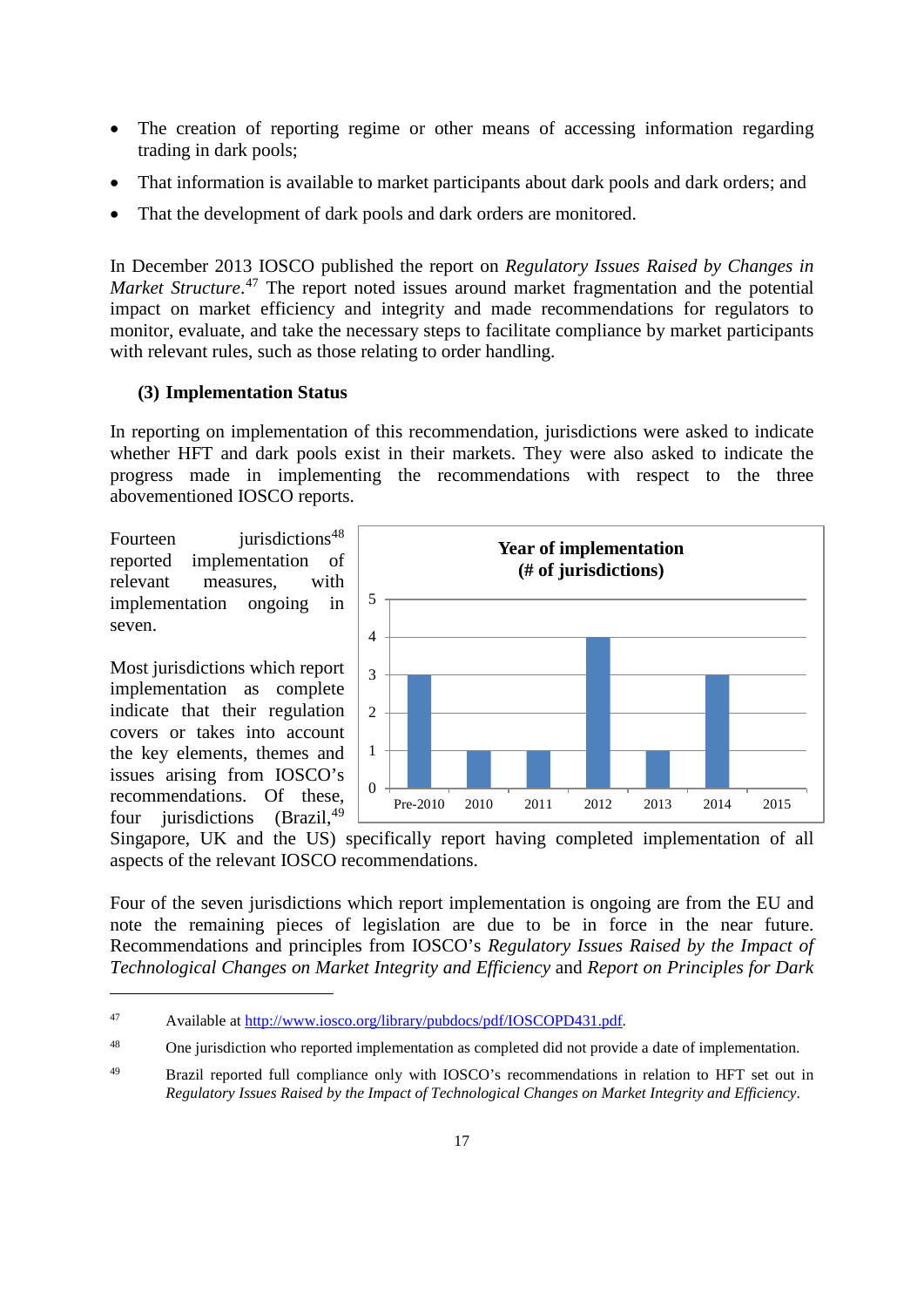*Liquidity* are reported to be already covered by various provisions in the EU MiFID, with MiFID II introducing new significant requirements aimed at improving resiliency and efficiency of electronic markets (including algorithmic trading or HFT), ensuring dark trading remains within certain quantitative limits, and that all dark pools are regulated in the same way. In the EU, further progress is contingent on the EU legislative initiatives (CSMAD /MAR/MiFID II/MiFIR) taking effect in 2018. Work on the secondary legislation necessary for the implementation of Market Abuse Regulation (MAR) and MiFID II is almost finalised. MAR and Criminal Sanctions for Market Abuse Directive (CSMAD) entered into application on 3 July 2016. On 2 May 2016, a political agreement was reached that the act amending MiFID II and MIFIR will include inter alia an extension of their date of application by one year (to 3 January 2018) and an extension of the transposition date by one year (to 3 July 2017). These interrelated legislations together cover the scope of reforms needed to implement the G20 recommendation for safeguarding the integrity and efficiency of financial markets and, to a lesser degree, G20 recommendation on regulation and supervision of commodity markets (see below Section E).

A number of jurisdictions (China, Indonesia, Turkey, Mexico and Russia) reported that there were either no dark pools or HFT in their jurisdiction (or both) to warrant (specific) regulation.

Jurisdictions report that they implemented this recommendation through primary or secondary legislation (32%), regulation and supervisory guidelines (35%) and other measures such as supervisory action (32%).

Overall, in response to HFT and algorithmic trading, regulators have continued to monitor, collect data and look for solutions to manage market efficiency.

#### *Recent developments*

Five jurisdictions' responses (Argentina, Australia, Brazil, India, Switzerland) directly address international standards. Argentina reports legislation in place that provides the National Securities Commission (CNV) with supervisory and sanction powers that aligns it with international standards. Australia, Brazil and India report compliance with IOSCO's recommendations in the *Regulatory Issues Raised by the Impact on Technological Changes in Market Integrity and Efficiency*. Switzerland reports that as of 1 January 2016, the Financial Market Infrastructure Act and Financial Market Infrastructure Ordinance came into force, which fully implement the G20 commitments on OTC derivatives and bring financial market infrastructure in line with international standards. The package also contains elements on market integrity. A transitional period until 1 January 2018 is granted for parts of the provision and FINMA is currently revising its Guidelines based on the amendments of the Act.

In South Africa, a discussion document setting out considerations for a new market conduct policy framework was published at the end of 2014 and consulted on during 2015. This prefaces the introduction of the new Conduct of Financial Institutions Bill.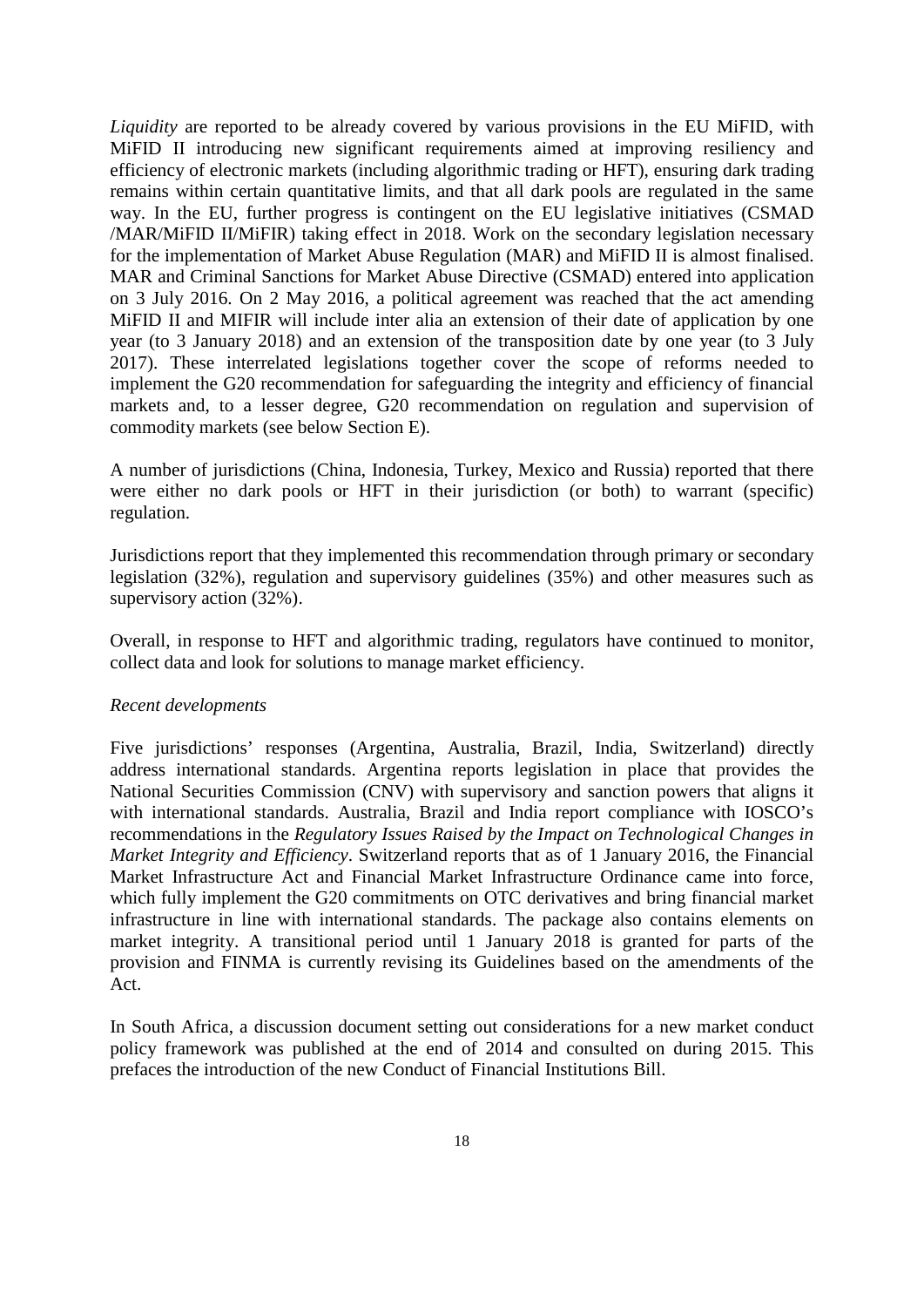A few jurisdictions (Brazil, Canada, India, US) report making further enhancements to their framework since last year, even though they consider having already completed the reforms. Brazil also reports that it is currently testing a new version of the market surveillance system before entering the production phase.

# <span id="page-21-0"></span>**E. Regulation and supervision of commodity markets**

# <span id="page-21-1"></span>**(1) G20 Recommendation**

G20 Leaders stated, in their 2011 Cannes Final Summit Declaration, that:

'We need to ensure enhanced market transparency, both on cash and financial commodity markets, including OTC, and achieve appropriate regulation and supervision of participants in these markets. Market regulators and authorities should be granted effective intervention powers to address disorderly markets and prevent market abuses. In particular, market regulators should have, and use formal position management powers, including the power to set ex-ante position limits, particularly in the delivery month where appropriate, among other powers of intervention. We call on IOSCO to report on the implementation of its recommendations by the end of 2012.'[50](#page-21-3)

In 2013 in St Petersburg, G20 Leaders further stated that:

'We also call on Finance ministers to monitor, on a regular basis, the proper implementation of IOSCO's principles for the regulation and supervision on commodity derivatives markets and encourage broader publishing and unrestricted access to aggregated open interest data $^{51}$  $^{51}$  $^{51}$ 

# <span id="page-21-2"></span>**(2) IOSCO Initiatives**

-

In September 2011, IOSCO published *Principles for the Regulation and Supervision of Commodity Derivatives Markets* (**2011 Principles**), [52](#page-21-5) which address a range of areas including the design of physical commodity derivatives contracts, enhancing price discovery and transparency and issues related to enforcement and information-sharing.

In 2012 the IOSCO Board commissioned the Committee on Commodity Derivative Markets (Committee 7) to conduct a survey about implementation of the 2011 Principles. The survey results were collated by Committee 7 and reported in October 2012 in the *Survey on the Principles for the Regulation and Supervision of Commodity Derivatives Markets*. [53](#page-21-6)

<span id="page-21-3"></span><sup>50</sup> See [http://www.g20.utoronto.ca/2011/2011-cannes-declaration-111104-en.html.](http://www.g20.utoronto.ca/2011/2011-cannes-declaration-111104-en.html)

<span id="page-21-4"></span><sup>51</sup> See [http://www.mofa.go.jp/files/000013493.pdf.](http://www.mofa.go.jp/files/000013493.pdf)

<span id="page-21-5"></span><sup>52</sup> Available at [http://www.iosco.org/library/pubdocs/pdf/IOSCOPD358.pdf.](http://www.iosco.org/library/pubdocs/pdf/IOSCOPD358.pdf)

<span id="page-21-6"></span><sup>53</sup> Available at [http://www.iosco.org/library/pubdocs/pdf/IOSCOPD393.pdf.](http://www.iosco.org/library/pubdocs/pdf/IOSCOPD393.pdf)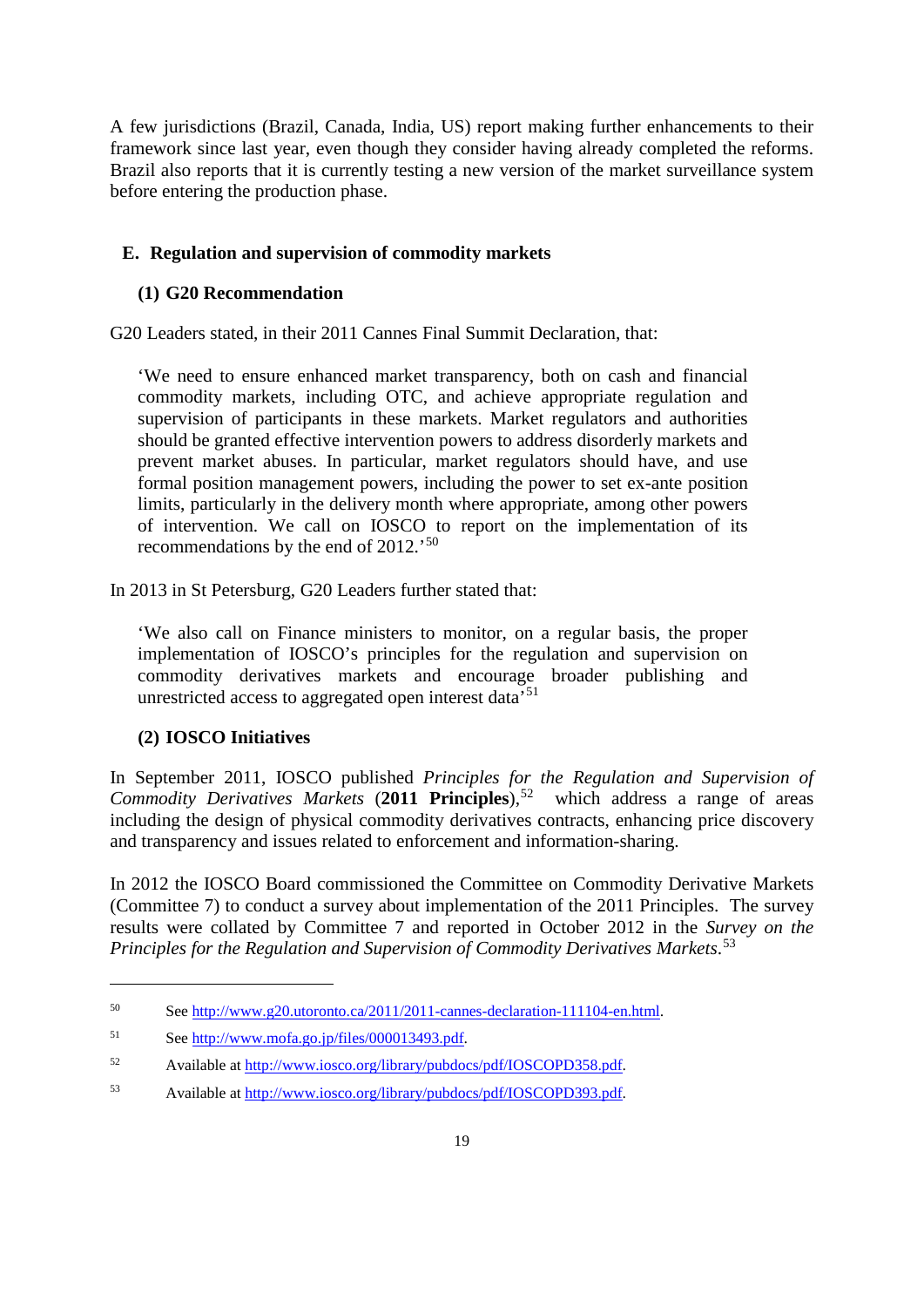This process was repeated for the G20 Brisbane Summit in 2014, in IOSCO's *Update to the 2012 Report* (September 2014), [54](#page-22-1) with a particular focus on supervision and enforcement and those principles where members were yet to achieve full implementation.

#### <span id="page-22-0"></span>**(3) Implementation Status**

In reporting on implementation of this recommendation, jurisdictions were asked to indicate whether commodity markets of any type exist in their national markets, and also the policy measures taken to implement IOSCO's 2011 Principles.

Fourteen jurisdictions<sup>[55](#page-22-2)</sup> have reported implementation of this recommendation as completed (including Switzerland, which finalised its implementation efforts since 2015). With eight reporting implementation as ongoing (Canada, France, Netherlands, Singapore, South Africa, Spain, Turkey and the UK).

<u>.</u>



This recommendation is not equally relevant for all responding jurisdictions because commodity markets are either not present or important enough. In their responses, two jurisdictions have indicated that this recommendation was not applicable because either they do not have a commodity derivatives market (Saudi Arabia) or the volume is negligible (Mexico). In addition, Turkey also reports that it has a very nascent commodity market.

Jurisdictions report that they implemented this recommendation through primary or secondary legislation (42%), regulation and supervisory guidelines (42%) and other measures such as supervisory action (17%).

Available data on the size and location of commodity markets remains limited. One of the most reliable sources is the BIS semiannual derivatives survey.<sup>[56](#page-22-3)</sup> Of the responding jurisdictions that contribute to this survey, six report that they have completed their reforms (Australia, Germany, Italy, Japan, Switzerland, US), while the remaining five (four EU

<span id="page-22-1"></span><sup>54</sup> Available at [https://www.iosco.org/library/pubdocs/pdf/IOSCOPD449.pdf.](https://www.iosco.org/library/pubdocs/pdf/IOSCOPD449.pdf)

<span id="page-22-2"></span><sup>55</sup> One jurisdiction who reported implementation as completed did not provide a date of implementation.

<span id="page-22-3"></span><sup>56</sup> Available at [http://www.bis.org/statistics/derstats.htm.](http://www.bis.org/statistics/derstats.htm)